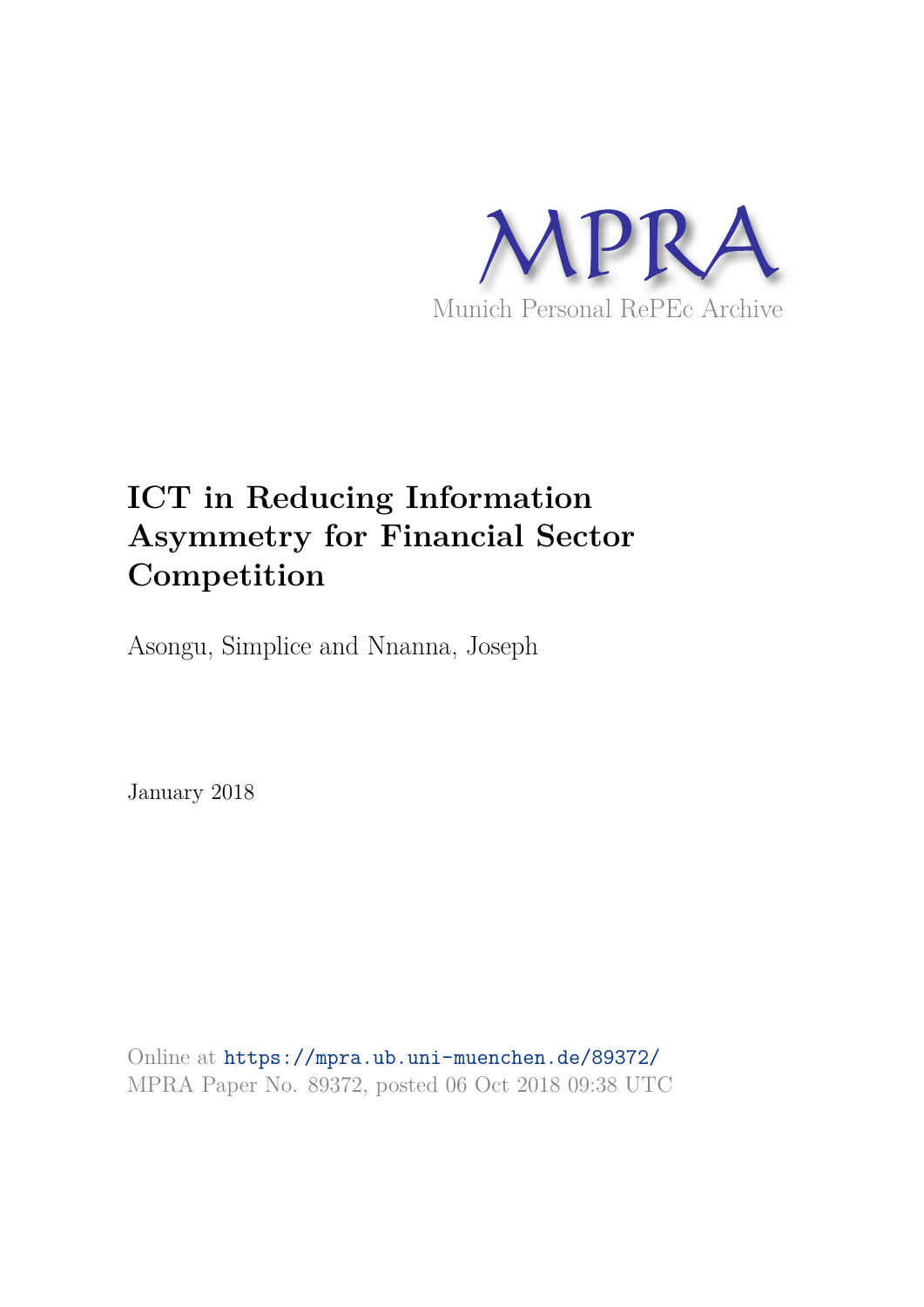# A G D I Working Paper

## WP/18/035

## **ICT in Reducing Information Asymmetry for Financial Sector Competition<sup>1</sup>**

Forthcoming: DBN Journal of Economics and Sustainable Growth

**Simplice A. Asongu**  African Governance and Development Institute, P.O. Box 8413 Yaoundé, Cameroon. E-mails: [asongusimplice@yahoo.com](mailto:asongusimplice@yahoo.com) / [asongus@afridev.org](mailto:asongus@afridev.org) 

**Joseph Nnanna**  The Development Bank of Nigeria, The Clan Place, Plot 1386A Tigris Crescent, Maitama, Abuja, Nigeria E-mail: [jnnanna@devbankng.com](mailto:jnnanna@devbankng.com) 

l

<sup>&</sup>lt;sup>1</sup> This working paper also appears in the Development Bank of Nigeria Working Paper Series.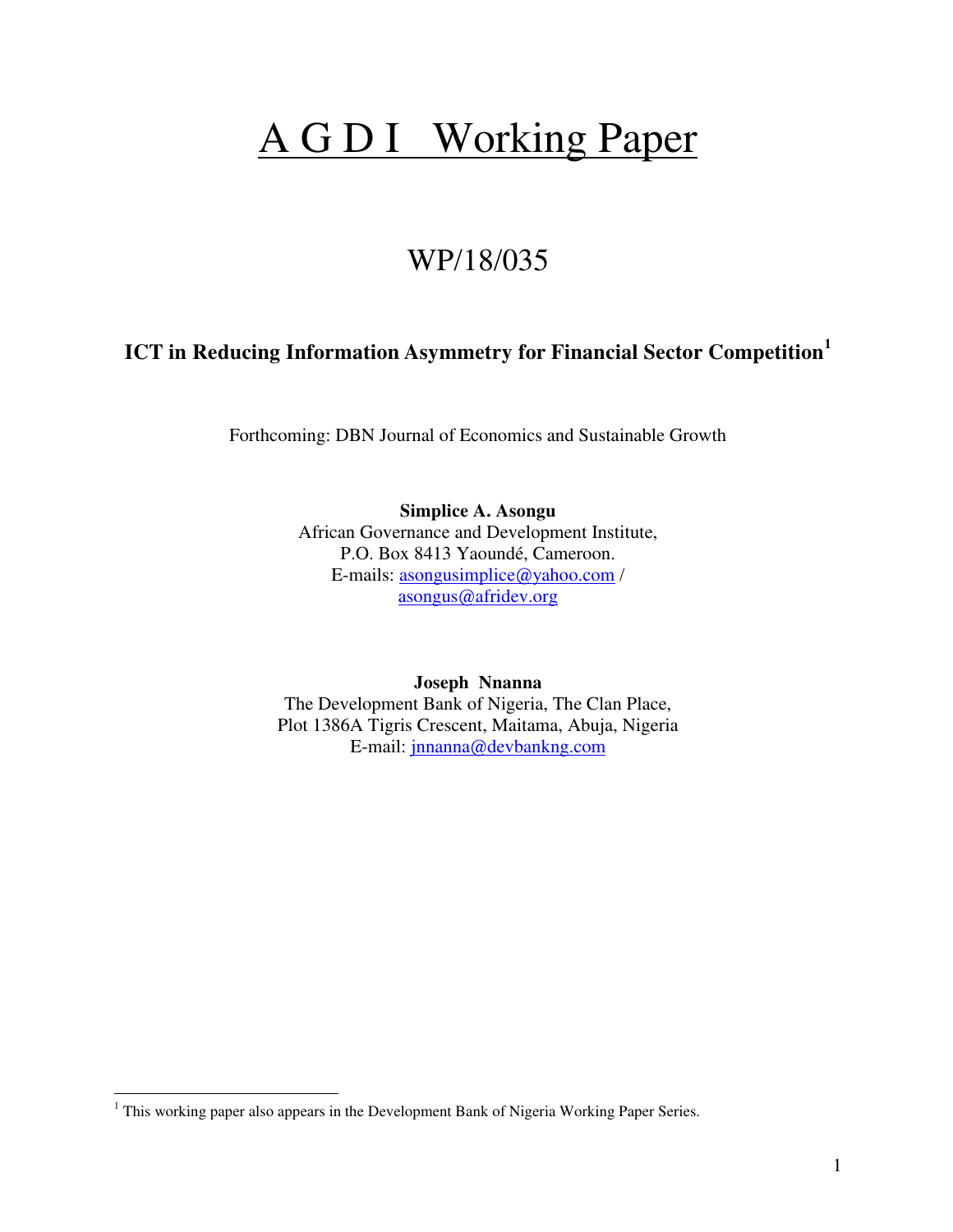Research Department

#### **ICT in Reducing Information Asymmetry for Financial Sector Competition**

**Simplice A. Asongu & Joseph Nnanna** 

January 2018

#### **Abstract**

In this study, we examine the role of information and communication technology in complementing information sharing bureaus (or private credit bureaus and public credit registries) for financial sector competition. Hitherto unexplored dimensions of financial sector competition are employed, namely: financial sector dynamics of formalization, informalization and non-formalization. The empirical evidence is based on 53 African countries for the period 2004-2011 and the Generalised Method of Moments (GMM) with forward orthogonal deviations. The findings differ across financial sectors in terms of marginal, net and threshold effects. By introducing the concept of financialization, the study unites two streams of research by: improving the macroeconomic literature on measuring financial development and responding to an evolving field of development literature by means of informal finance. Moreover, a practical method by which to disentangle the effects of reducing information asymmetry on various financial sectors is suggested. Policy implications are discussed.

*JEL Classification*: G20; G29; L96; O40; O55 *Keywords*: Information sharing; Banking competition; Africa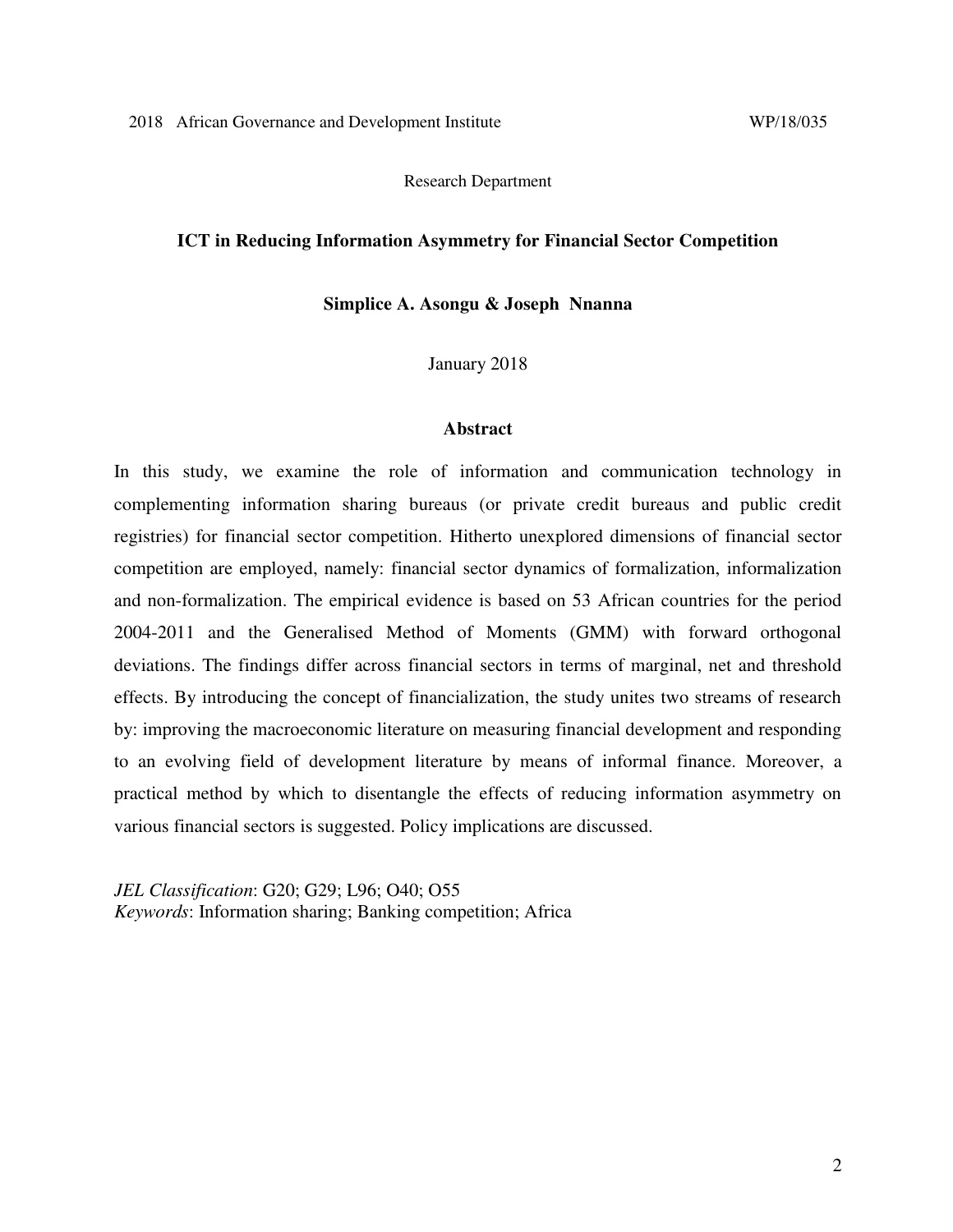#### **1. Introduction**

l

 Information asymmetry (IA) between lenders and borrowers can substantially constraint access to finance in the banking industry. From a theoretical viewpoint, information sharing bureaus (ISB) are expected to reduce IA. Information and communication technology (ICT) is an instrument by which ISB mitigate IA by stimulating competition within the financial sector. Though, a strand of recent African financial development literature has emphasised the need for ISB in reducing IA for financial access (Triki & Gajigo, 2014), another strand of the literature is articulating the view that ISB may not be stimulating competition in the banking sector for enhanced financial access (Asongu et al., 2016a). According to the narrative, financial institutions with substantial market influence could be using information from ISB to enjoy a 'quiet life'<sup>2</sup> because of lack of competition within the financial sector.

 In addition to the above factors, there are three underlying motivations for positioning an inquiry on the relationship between ICT, reducing IA and financial sector competition in Africa, namely: (i) growing prospects of ICT penetration on the continent; (ii) gaps in the IA literature and (iii) introduction of previously unexplored dimensions of financialization within the framework of financial sector competition.

 First, the relevance of ICT is twofold. According to Penard et al. (2012), the continent is experiencing an uneven development in mobiles phones vis-à-vis the internet. As of 2010, the internet (mobile phone) penetration rate was 9.6% (41%). On the other hand, the authors maintain that whereas ICT penetration has reached saturation points in developed economies, there is still much space for its improvement in Africa. In essence, whereas high-end markets in North America, Asia and Europe are experiencing growth-stabilization in ICT, Africa represents substantial business opportunities for ICT development.

 Second, a recent stream of literature is consistent with the narrative that, the introduction of ISB about twelve years ago across the continent was primarily motivated by the need to address the policy syndrome of surplus liquidity in financial institutions (Triki & Gajigo, 2014;

<sup>&</sup>lt;sup>2</sup> 'Quiet life' is the short form of the 'Quiet Life Hypothesis' (QLH). According to Coccorese and Pellecchia (2010) and Asongu and Odhiambo (2018a), the QLH is a supposition that banks with comparatively higher market power would use their advantages to grant less credit to borrowers, but instead exploit such opportunities for high profit margins or a 'quiet life'.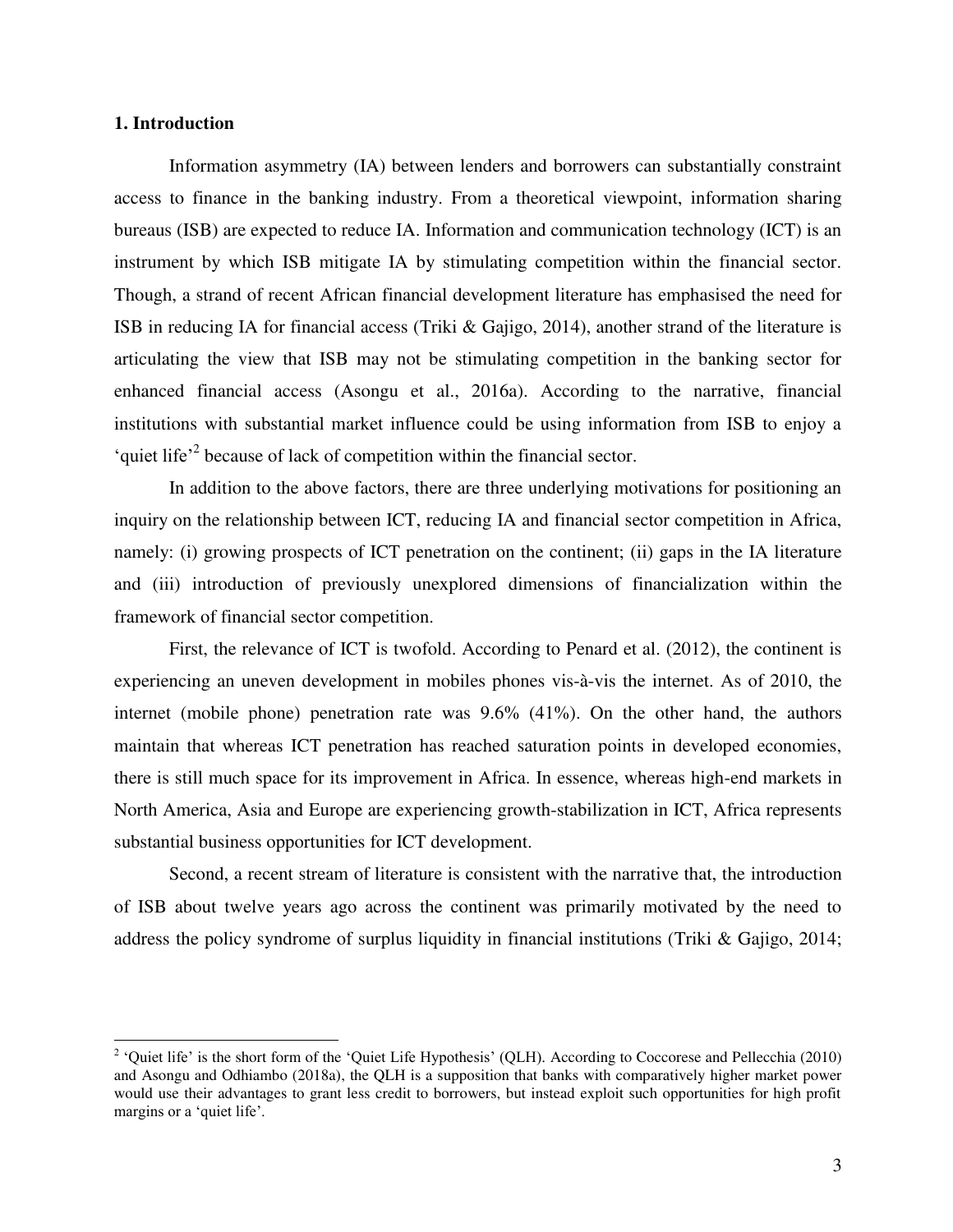Asongu et al.,  $2016b$ <sup>3</sup>. The ISB are destined to reduce adverse selection and moral hazard in the financial industry. Notable ISB have included public credit registries (PCR) and private credit bureaus  $(PCB)^4$ . Financial access issues related to IA that the ISB are designed to mitigate include: affordability, eligibility to bank lending and physical access (Batuo & Kupukile, 2010).

 Despite the severe concerns of financial access in African financial institutions, the literature related on IA in the banking industry of the continent is very limited. For instance, Barth et al. (2009) have focused on nine African countries, Love and Mylenko (2003) on four, and Galindo and Miller (2001) on none. More recently, Asongu et al. (2016a, 2016b) have assessed 53 African countries for the period 2004-2011 while Triki and Gajigo (2014) have investigated 42 countries for the period 2006-2009. This inquiry is closest to the last-three studies that have used PCR and PCB as proxies for reducing IA. We steer clear of the stream of literature which has been oriented towards financial access by focusing on financial sector competition. The positioning of the inquiry is also in response to recommendations for more scholarly research on the outcomes of ISB on the continent (Singh et al., 2009, p. 13).

 Third, this study introduces previously unexplored concepts of financialization within the framework of financial sector competition because to the best of our knowledge such has not been engaged by both broad (Galindo & Miller, 2001; Ivashina, 2009; Tanjung et al., 2010; Houston et al., 2010) and African-specific IA (Singh et al., 2009; Triki & Gajigo, 2014; Asongu et al., 2016a) literature. A possible reason for this missing dimension could be that ISB data is unavailable before 2004. Furthermore, recent financial development literature on competition within the banking sector has focused for the most part on bank participation and bank concentration (O'Toole, 2014; Asongu, 2015a). By introducing the concept of financialization (which is discussed in-depth in Section 2), the study unites two streams of research by: improving the macroeconomic literature on measuring financial development and responding to an evolving field of development literature by means of informal finance. Moreover, a practicable method by which to disentangle the effects of reducing IA on various financial sectors is suggested by the study. Whereas a substantial bulk of the literature has examined the relationship between reforms in the financial sector and access to finance (Arestis et al., 2002; Batuo & Kupukile, 2010), the role of the informal financial sector has often by neglected (see

l

 $3$  The interested reader can find more insights into concerns about surplus liquidity in Saxegaard (2006) and Fouda (2009).

<sup>&</sup>lt;sup>4</sup> In this inquiry 'PCR and PCB' and ISB are used interchangeably.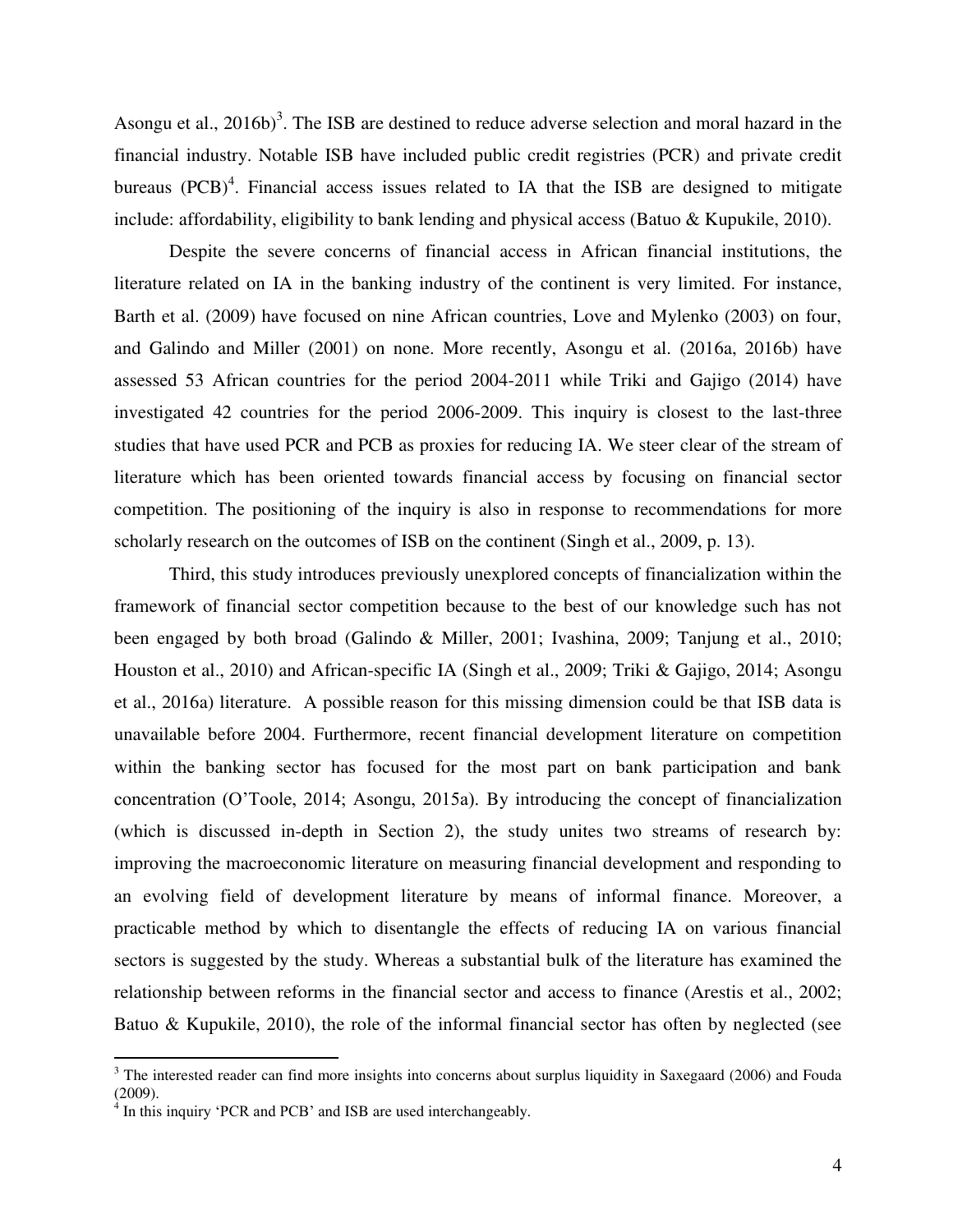Meagher, 2013; Aryeetey, 2005; Adeusi et al., 2012). The propositions on financial sector competition which this study uses challenge the mainstream narrative in three principal areas, notably, they: (i) provide a definition of the financial system that integrates the missing informal financial sector; (ii) disentangle the existing definition into its formal and semi-formal components and (iii) introduce the notion of financialization within the perspective of financial sector competition.

 The rest of the study is organised in the following manner. The theoretical underpinnings, propositions and related literature are provided in Section 2. Section 3 discusses the data and methodology. The empirical results and policy implications are provided in Section 4 while Section 5 concludes with future research directions.

#### **2. Theoretical underpinnings, propositions and related literature**

Two principal theoretical perspectives dominate the relationship between reducing IA and financial development (Claus & Grimes, 2003; Asongu et al., 2016b). The first is concerned with the manner in which the risk features of bank assets are transformed whereas the second focuses on channels through which liquidity made available by financial institutions can be enhanced. The two branches of the literature however, accord with the view that the fundamental goal of financial institutions is to transform mobilised deposits into credit for economic operators. The efficiency of resource mobilisation can be boosted by ISB through *inter alia*: reducing the cost of and constraints to credit and increasing competition within the financial sector (see Jappelli & Pagano, 2002). This inquiry is more focused on the latter: how ISB influence competition within the financial sector.

 The highlighted perspectives are broadly in accordance with foremost studies on the relevance of reducing IA for financial development, namely: credit rationing models (Jaffee & Russell, 1976; Stiglitz & Weiss, 1981; Williamson, 1986); diversification with financial intermediaries (Diamond, 1984); communication by banks to investors on potential borrowers (Leland & Pyle, 1977) and ex-ante and ex-post information asymmetry (Diamond & Dybvig, 1983). Much recent studies are consistent with theoretical perspective that ISB enhance financial access through competition within the financial sector (see Triki & Gajigo, 2014; Asongu et al., 2016a). In this study, financial sector competition is measured by addressing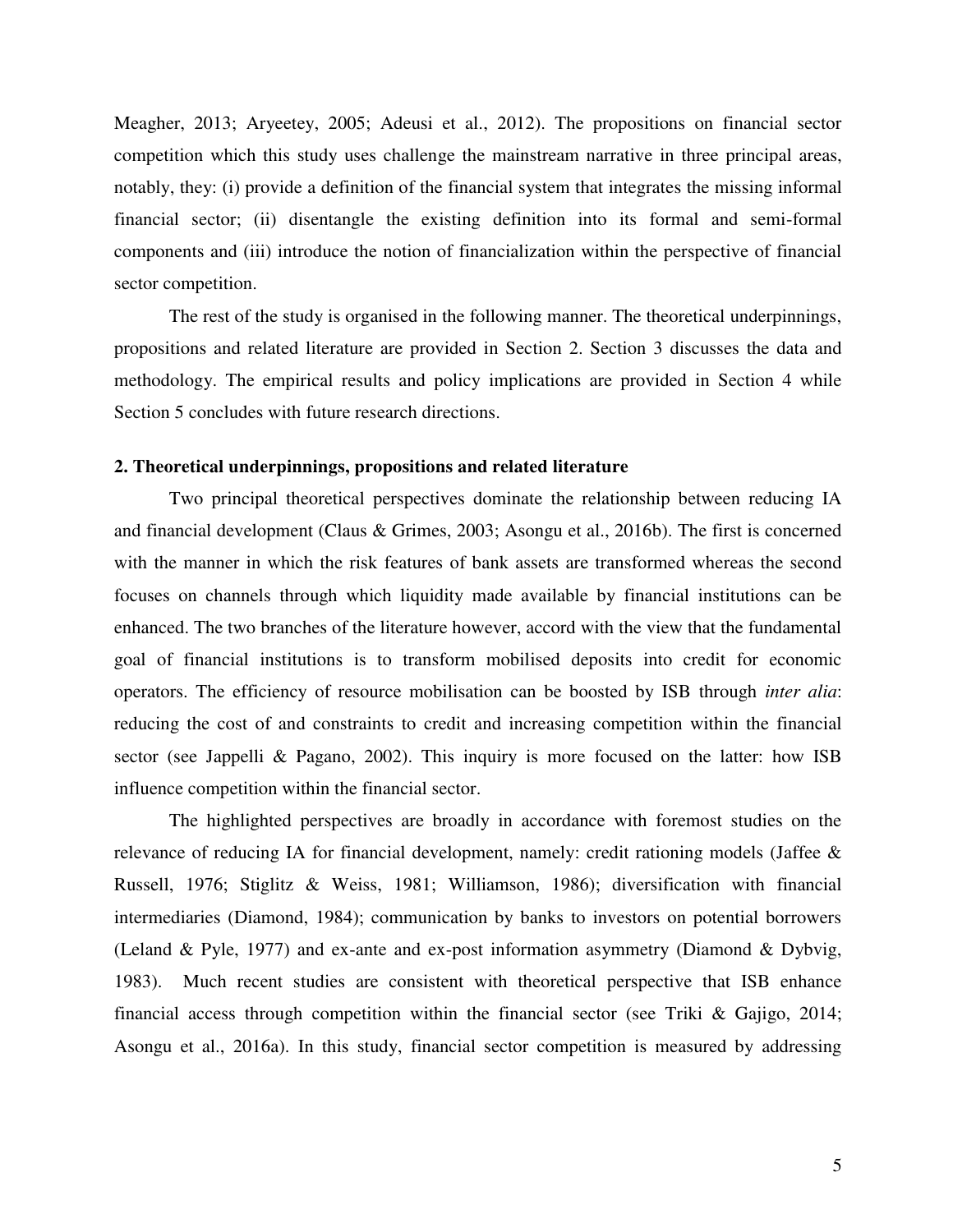setbacks in the definition of the financial system by the International Financial Statistics (IFS, 2008) that has neglected the informal financial sector (Asongu, 2014a).

| Panel A: GDP-based financial development indicators |                     |                                                  |                                                                        |  |  |  |  |  |  |  |
|-----------------------------------------------------|---------------------|--------------------------------------------------|------------------------------------------------------------------------|--|--|--|--|--|--|--|
| Propositions                                        | Name(s)             | Formula                                          | Elucidation                                                            |  |  |  |  |  |  |  |
| Proposition 1                                       | Formal financial    | Bank deposits/GDP                                | Bank deposits <sup>5</sup> here refer to demand, time                  |  |  |  |  |  |  |  |
|                                                     | development         |                                                  | and saving deposits in deposit money                                   |  |  |  |  |  |  |  |
|                                                     |                     |                                                  | banks.                                                                 |  |  |  |  |  |  |  |
| Proposition 2                                       | Semi-formal         | (Financial deposits $-$                          | Financial deposits <sup>6</sup> are demand, time and                   |  |  |  |  |  |  |  |
|                                                     | financial           | Bank deposits)/ GDP                              | saving deposits in deposit money banks                                 |  |  |  |  |  |  |  |
|                                                     | development         |                                                  | and other financial institutions.                                      |  |  |  |  |  |  |  |
| Proposition 3                                       | Informal financial  | (Money Supply -                                  |                                                                        |  |  |  |  |  |  |  |
|                                                     | development         | Financial deposits)/GDP                          |                                                                        |  |  |  |  |  |  |  |
|                                                     | Informal and semi-  | (Money Supply - Bank                             |                                                                        |  |  |  |  |  |  |  |
| Proposition 4                                       | formal financial    | deposits)/GDP                                    |                                                                        |  |  |  |  |  |  |  |
|                                                     | development         |                                                  |                                                                        |  |  |  |  |  |  |  |
|                                                     |                     | Panel B: Measures of financial sector importance |                                                                        |  |  |  |  |  |  |  |
| Proposition 5                                       | Financial           | Bank deposits/ Money                             | From 'informal and semi-formal' to <i>formal</i>                       |  |  |  |  |  |  |  |
|                                                     | intermediary        | Supply $(M2)$                                    | financial development (formalization) <sup><math>\prime</math></sup> . |  |  |  |  |  |  |  |
|                                                     | formalization       |                                                  |                                                                        |  |  |  |  |  |  |  |
| Proposition 6                                       | Financial           | (Financial deposits -                            | From 'informal and formal' to <i>semi-formal</i>                       |  |  |  |  |  |  |  |
|                                                     | intermediary 'semi- | Bank deposits)/ Money                            | financial development (Semi-                                           |  |  |  |  |  |  |  |
|                                                     | formalization'      | Supply                                           | formalization) <sup>8</sup> .                                          |  |  |  |  |  |  |  |
| Proposition 7                                       | Financial           | (Money Supply -                                  | From 'formal and semi-formal' to <i>informal</i>                       |  |  |  |  |  |  |  |
|                                                     | intermediary        | Financial deposits)/                             | financial development (Informalisation) <sup>9</sup> .                 |  |  |  |  |  |  |  |
|                                                     | 'informalization'   | Money Supply                                     |                                                                        |  |  |  |  |  |  |  |
| Proposition 8                                       | Financial           | (Money Supply – Bank                             | Formal to 'informal and semi-formal'                                   |  |  |  |  |  |  |  |
|                                                     | intermediary 'semi- | Deposits)/Money Supply                           | financial development: (Semi-                                          |  |  |  |  |  |  |  |
|                                                     | formalization and   |                                                  | formalization and informalization) <sup>10</sup>                       |  |  |  |  |  |  |  |
|                                                     | informalization'    |                                                  |                                                                        |  |  |  |  |  |  |  |

#### **Table 1: Summary of propositions**

N.B: Propositions 5, 6, 7 add up to unity (one); arithmetically spelling-out the underlying assumption of sector importance. Hence, when their time series properties are considered in empirical analysis, the evolution of one sector is to the detriment of other sectors and vice-versa. *Source*: Asongu (2015a).

l

 $<sup>5</sup>$  Lines 24 and 25 of the International Financial Statistics (October 2008).</sup>

<sup>6</sup> Lines 24, 25 and 45 of the International Financial Statistics (2008).

<sup>7</sup> "*Accordingly, in undeveloped countries money supply is not equal to liquid liabilities or bank deposits. While in undeveloped countries bank deposits as a ratio of money supply is less than one, in developed countries this ratio is almost equal to 1. This indicator appreciates the degree by which money in circulation is absorbed by the banking system. Here we define 'financial formalization' as the propensity of the formal banking system to absorb money in circulation*" (Asongu, 2015a, p. 432).

<sup>&</sup>lt;sup>8</sup> "This indicator measures the rate at which the semi-formal financial sector is evolving at the expense of formal *and informal sectors*" (Asongu, 2015a, p. 432).

<sup>&</sup>lt;sup>9</sup> "This proposition appreciates the degree by which the informal financial sector is developing to the detriment of *formal and semi-formal sectors*" (Asongu, 2015a, p. 432).

<sup>&</sup>lt;sup>10</sup> "The proposition measures the deterioration of the formal banking sector in the interest of other financial sectors *(informal and semi-formal). From common sense, propositions 5 and 8 should be almost perfectly antagonistic, meaning the former (formal financial development at the cost of other financial sectors) and the latter (formal sector deterioration) should almost display a perfectly negative degree of substitution or correlation*" (Asongu, 2015a, p. 432).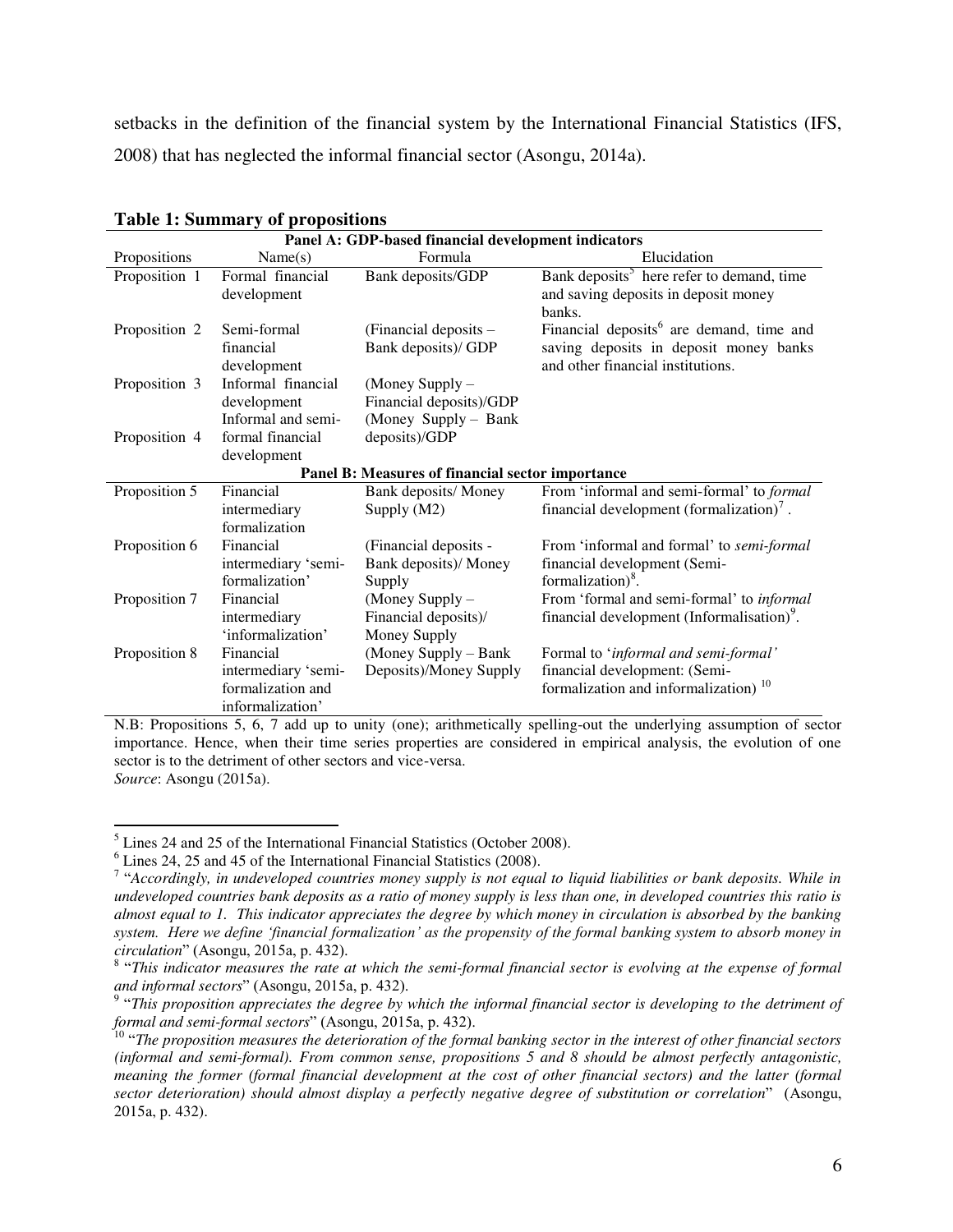Table 1 presents propositions that build on shortcomings of the IFS's definition. The propositions which incorporate the missing informal financial sector have been employed in recent African literature on financial sector competition (Asongu, 2015a, 2015b; Asongu & Odhiambo, 2018b; Asongu & Acha-Anyi, 2017; Meniago & Asongu, 2018). While Panel A presents indicators of financial sector that are based on Gross Domestic Product (GDP), those suggested in Panel B are associated with competition for shares in money supply (M2) within the financial sector. Some previously unemployed notions are substantially articulated in the propositions, namely, notions of financial: formalization, informalization, semi-formalization and non-formalization. In essence, the concept of financialization articulates the progress of one financial sector to the detriment of one or more financial sectors. For instance, financial formalization denotes the improvements of money supply shares of the formal financial sector, to the detriment of other financial sectors, namely: the informal and semi-formal sectors.

The literature on reducing IA for financial access has for the most part been focused on developed countries and the emerging economies of Asia and Latin America, whereas the African continent has not been given the scholarly attention it disserves (Asongu et al., 2016a). The broader literature on IA has revolved around two principal themes: the role of IA between creditors on the one hand and the impacts of creditors' rights on strengthened information sharing channels. Accordingly, one stream of studies has focused fundamentally on the importance of stronger creditors' rights in: risk-taking by banks (Houston et al., 2010; Acharya et al., 2011) and bankruptcy (Claessens & Klapper, 2005; Djankov et al., 2007; Brockman & Unlu, 2009). Another stream of literature is oriented towards assessing how reducing IA could: reduce default rates (Jappelli & Pagano, 2002); increase access to finance (Djankov et al., 2007; Brown et al., 2009; Triki & Gajigo, 2014); reduce credit cost (Brown et al., 2009); affect antitrust intervention (Coccorese, 2012); influence lending linked to corruption (Barth et al., 2009) and affect bank loans that are syndicated (Ivashina, 2009; Tanjung et al., 2010).

From a macroeconomic angle, the issue about reducing IA has been investigated by Galindo and Miller (2001) who have established that, relative to less developed countries, developed nations which are characterised with ISB are associated with fewer financial access restrictions. According to the narrative, high performing PCR substantially contribute towards the reducing sensitivity by enterprises to investment decisions for 'availability of cash flow' which is used to proxy for constraints in access to finance. Love and Mylenko (2000) have used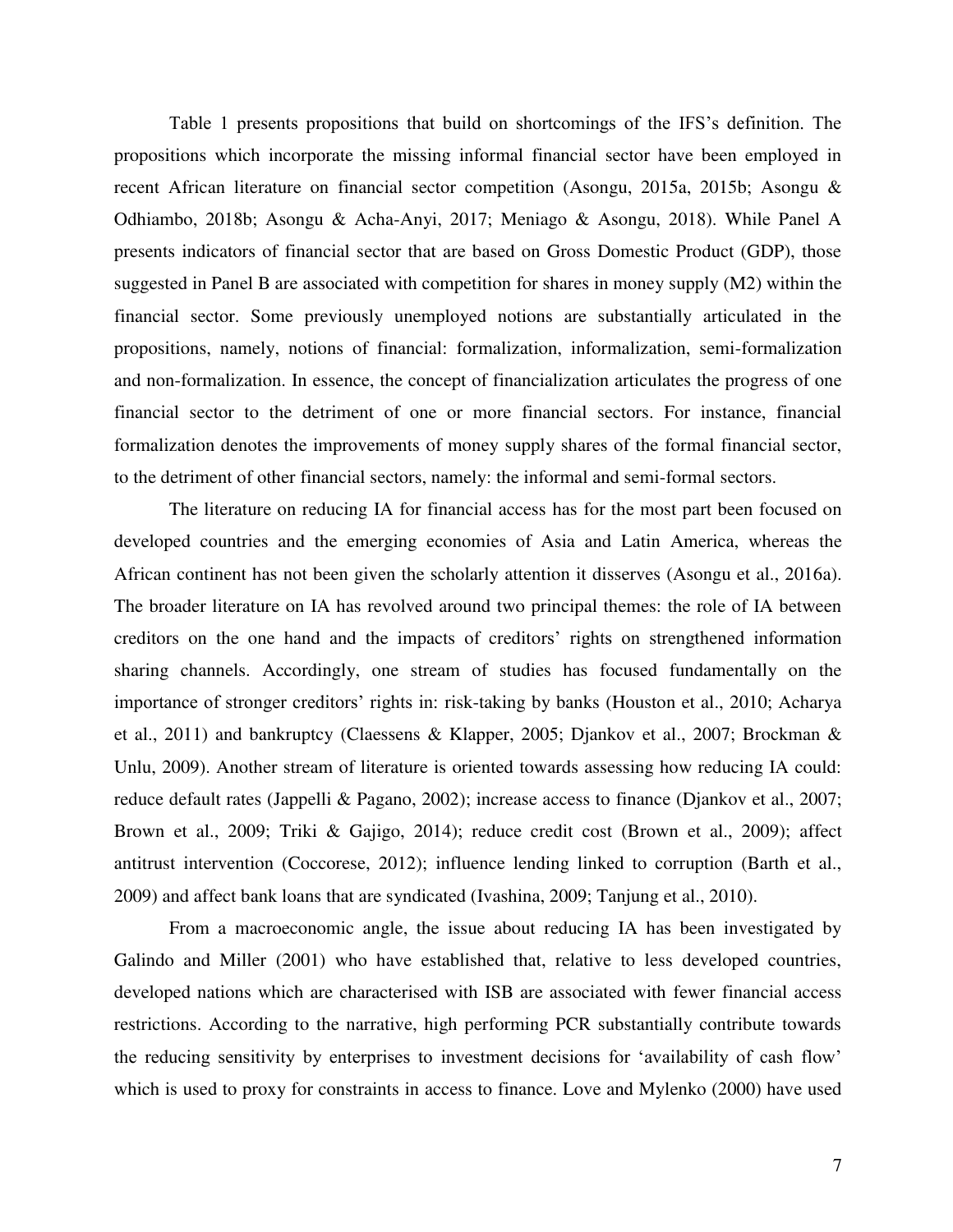ISB to assess if reducing IA between banks and perception managers affect financial credit constraints to establish that credit registries are negatively linked to financial credit constraints. The authors have established that while PCR do not considerably reduce constraints in financial access, PCB are linked to higher levels in access to finance. Barth et al. (2009) conclude that: corrupt-oriented lending is mitigated by banking competition and 'corrupt lending' is considerably influenced by firm competition, the legal environment and the structure of ownership in firms and banks.

Triki and Gajigo (2014) have recently assessed the role of ISB on financial access, notably: the effect of ISB on firms' access to finance and how the design of ISB affects constraints in access to finance. They have concluded that: (i) substantial cross-country disparities exist in financial constraints and the design of ISB with PCR and (ii) financial access is higher in nations with PCB, compared to their counterparts with PCR or no ISB. Asongu et al. (2016a) have examined reducing IA policy thresholds by which financial development can be enhanced to establish conflicting findings whereas Asongu et al. (2016b) have investigated the impacts of ISB throughout the conditional distributions of financial development. They have concluded that initial levels of financial development substantially affect the incremental benefits of financial access from the introduction of PCR and PCB.

As documented in the introduction, the present inquiry complements the discussed literature by: engaging the missing dimension of financial sector competition in the IA literature and introducing the role of ICT in the relationship between reducing IA and financial sector competition.

#### **3. Data and Methodology**

#### **3.1 Data**

 The study assesses a panel of 53 African countries with data from African Development Indicators (ADI) and the Financial Development and Structure Database (FDSD) of the World Bank for the period 2004-2011. It is important to note that data on PCR and PCB are only available from 2004 while the latest date in the FDSD is 2011. The scope of Africa is in accordance with the stylized facts discussed earlier, notably: the scarce literature on the relationship between reducing IA and financial development on the one hand and on the other hand, severe financial access constraints across the continent.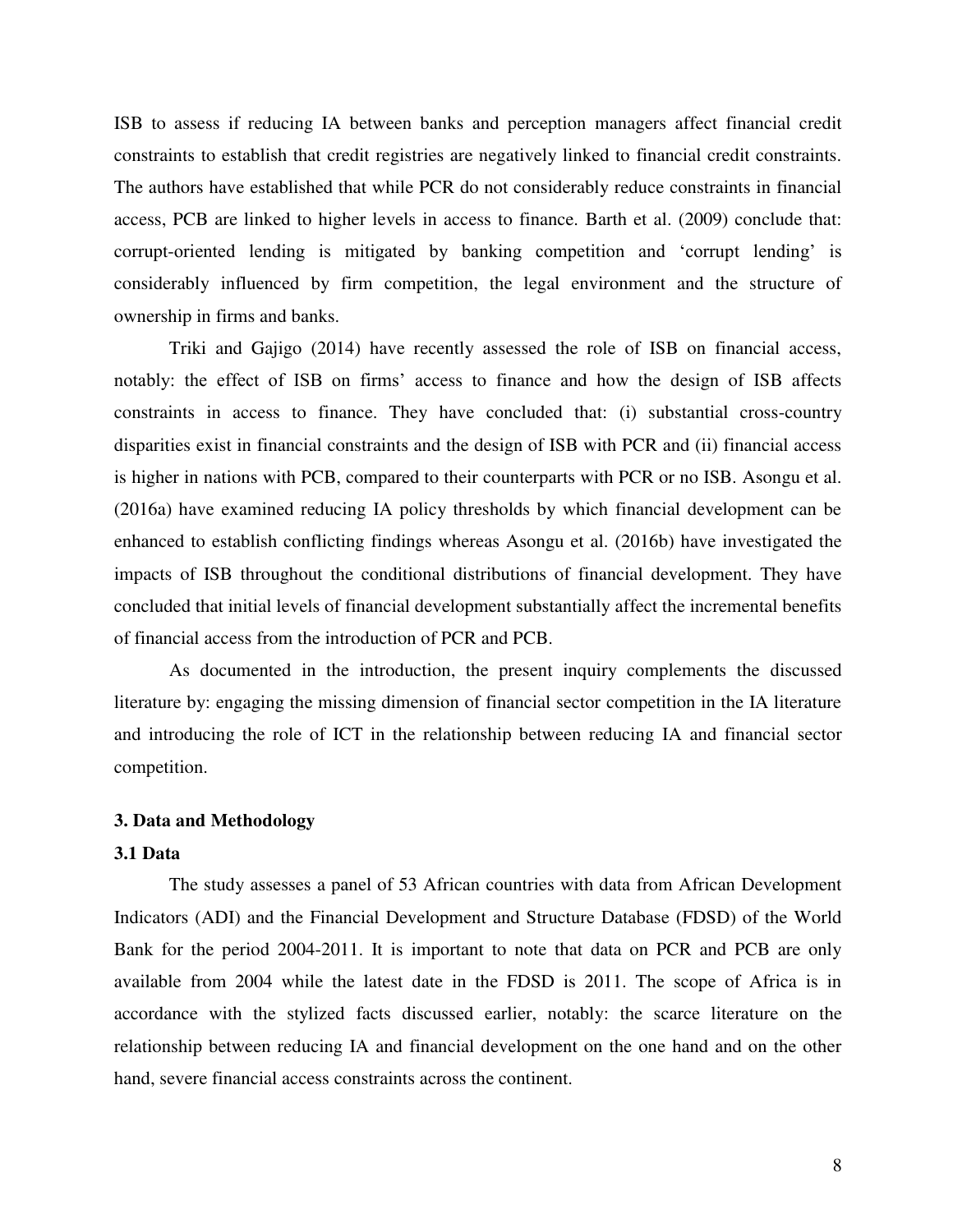The financial sector competition indicators proposed in Table 1 are computed from the FDSD of the World Bank. Consistent with recent African literature, information sharing proxies used to decrease IA are private credit bureaus (PCB) and public credit registries (PCR) (see Triki & Gajigo, 2014; Asongu et al., 2016b). Three financial sector measurements are used namely: informal financial development (Propositions 3 and 7); formal financial development (Propositions 1 and 5); and non-formal financial development (Propositions 4 and 8). Semiformal financial development (Propositions 2 and 6) is not employed because of constraints in degrees of freedom.

We employ six control variables to account for concerns in variable omission bias: the lagged dependent variable, public investment, foreign aid, trade, inflation and GDP growth. The choice of these variables for the conditioning information set is in accordance with the financial development literature (see Huang, 2005; Osabuohein & Efobi, 2013; Asongu, 2014b; Asongu et al., 2018). The control variables are limited to six because results from a pilot study or preliminary investigation reveal that controlling for more than six variables leads to instrument proliferation.

 Foreign aid is theoretically expected to increase financial development because its purpose is to reduce the saving-investment gap that less developed countries face (Easterly, 2005). From a pragmatic perspective however, development assistance may also negatively affect financial development if *inter alia*: a substantial portion does not reach destination countries or reaches recipient countries but is immediately siphoned by corrupt officials and deposited in tax havens under the jurisdictions of developed countries. The positive nexus between finance and economic prosperity has been substantially documented (see Greenwood & Jovanovic, 1992; Saint-Paul, 1992; Levine, 1997; Jaffee & Levonian 2001). Accordingly, economic growth is positively associated with financial development through, among others: enhanced availability of financial resources for investment purposes and increased competition within the banking sector (see Huang, 2011). Theoretical (Huybens & Smith, 1999) and empirical (Boyd et al., 2001) studies accord with the view that very high inflation is associated with inefficient and less active financial institutions. Trade openness has been documented to be positively linked to financial development (see Do & Levchenko, 2004; Huang &Temple, 2005). It is important to also note that the engaged variables in the conditioning information set may affect the formal and informal financial sectors differently.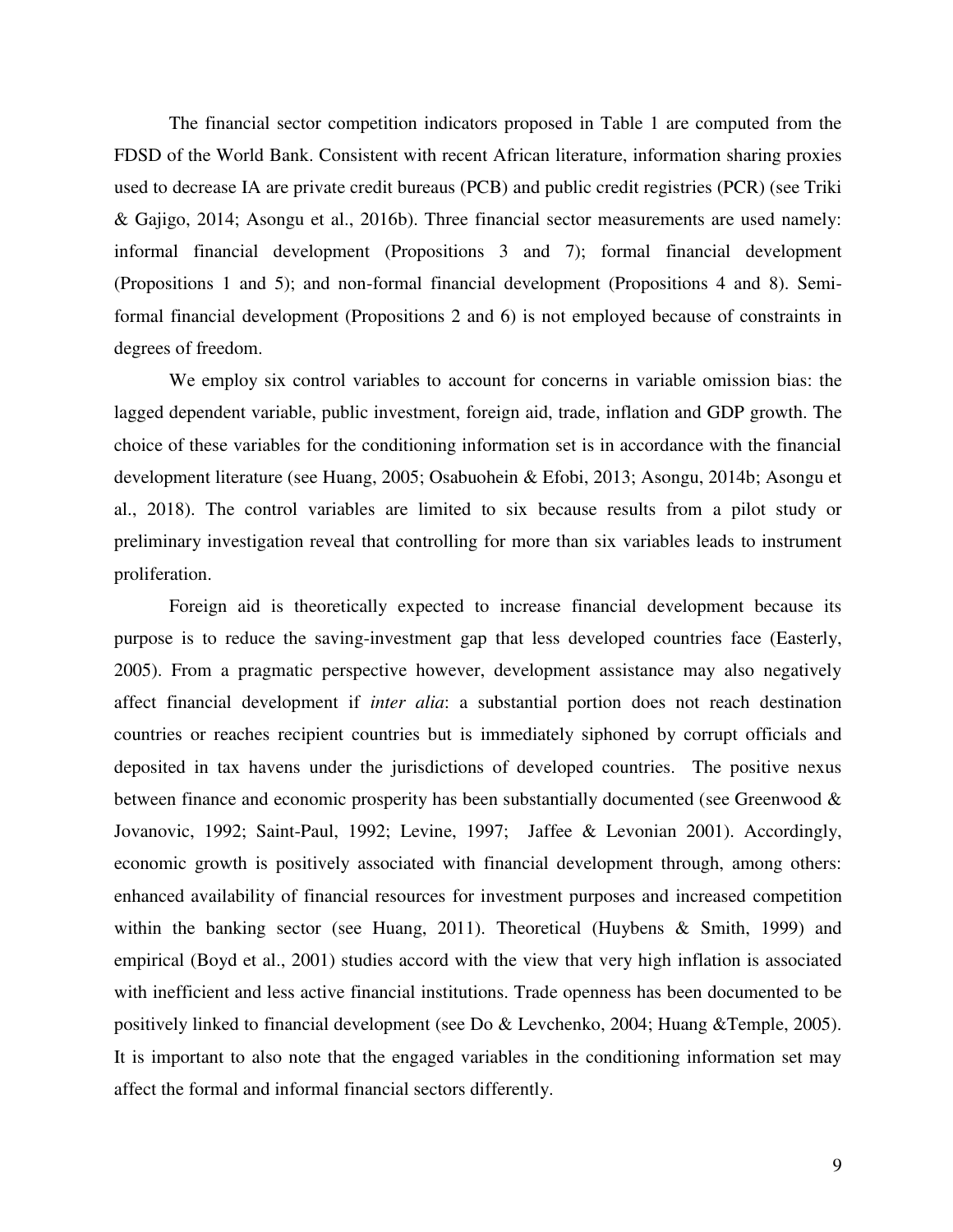Appendix 1, Appendix 2 and Appendix 3 respectively disclose the definition (and sources), summary statistics and correlation matrix of the variables. From the summary statistics, it is apparent from mean values that variables are comparable. Moreover, from related standard deviations, reasonable estimated nexuses can be expected. The objective of the correlation matrix is to control for potential multicollinearity issues. After a preliminary investigation, the issues are apparent between indicators of financial sector competition. Fortunately, such issues are not of serious nature to bias specifications because the financial sector competition indicators are exclusively used in distinct specifications as dependent variables.

#### **3.2 Methodology**

#### *3.2.1 Specification*

 The estimation approach adopted by the study is the Generalised Method of Moments (GMM) that employs forward orthogonal deviations. The strategy is the extension of Arellano and Bover (1995) by Roodman (2009a, 2009b) which has been documented to restrict the proliferation of instruments and account for cross-sectional dependence (see Love & Zicchino, 2006; Baltagi, 2008). The two main conditions for the application of the estimation strategy are also satisfied. First,  $N>T$  because the number of time series  $(T=8)$  is less than the number of cross sections (N=53). Second, there is persistence in the dependent or financial sector competition variables because as shown in Appendix 4, their correlations with corresponding lags are higher than the rule of thumb threshold of 0.800 (Tchamyou *et al*., 2018)

The following equations in levels (1) and first difference (2) summarize the estimation procedure.

$$
FSC_{i,t} = \sigma_0 + \sigma_1 FSC_{i,t-\tau} + \sigma_2 ISB_{i,t} + \sigma_3 ICT_{i,t} + \sigma_4 Inter_{i,t} + \sum_{h=1}^5 \delta_j W_{h,i,t-\tau} + \eta_i + \xi_t + \varepsilon_{i,t}
$$
 (1)

$$
FSC_{i,t} - FSC_{i,t-\tau} = \sigma_0 + \sigma_1(FSC_{i,t-\tau} - FSC_{i,t-2\tau}) + \sigma_2(ISB_{i,t} - ISB_{i,t-\tau}) + \sigma_3(ICT_{i,t} - ICT_{i,t-\tau})
$$
  
+  $\sigma_4(Inter_{i,t} - Inter_{i,t-\tau}) + \sum_{h=1}^{5} \delta_j(W_{h,i,t-\tau} - W_{h,i,t-2\tau}) + (\xi_t - \xi_{t-\tau}) + (\varepsilon_{i,t} - \varepsilon_{i,t-\tau})$  (2)

where,  $FSC_{i,t}$  is the financial sector competition (formal, informal and non-formal finances) of country *i* at period  $t$ ;  $\alpha$  is a constant;  $\tau$  represents the coefficient of autoregression; *ISB*, Information Sharing Bureaus (PCR or PCB); *ICT* , information and communication technology (mobile phone or internet penetration); *Inter*, interaction between ISB and ICT; *W* is the vector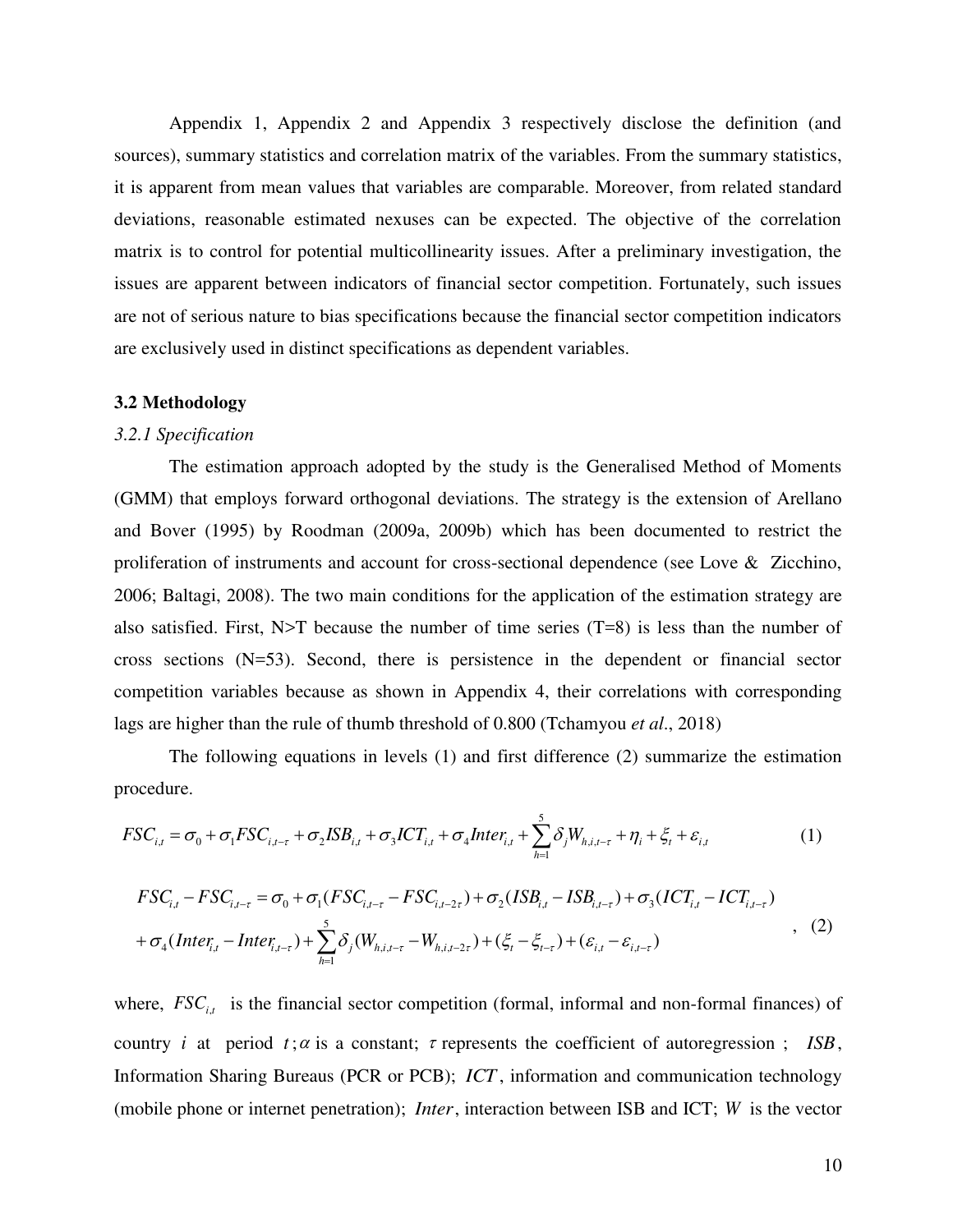of five control variables (*inflation, public investment, GDP growth, trade* and *foreign aid*),  $\eta_i$  is the country-specific effect,  $\xi_t$  is the time-specific constant and  $\varepsilon_{i,t}$  the error term. In the specifications, a *two-step* process is adopted because it accounts for heteroscedasticity. Consistent with Brambor et al. (2006) on the pitfalls surrounding interactive regressions: (i) all constitutive variables are included in the specifications and (ii) the impact of the modifying policy variables (or ICT) are interpreted as conditional marginal impacts.

#### *3.2.2 Identification and exclusion restrictions*

 Consistent with recent literature (see Dewan & Ramaprasad, 2014; Asongu & De Moor, 2017; Tchamyou, 2018a, 2018b; Tchamyou & Asongu, 2017; Boateng et al., 2018), all independent variables are suspected endogenous or predetermined. Therefore, the *gmmstyle* is considered for the predetermined variables whereas only years are treated as strictly exogenous. Moreover, the method for treating the *ivstyle* (years) is 'iv(years, eq(diff))' because it is not very likely for the years to become endogenous in first-difference (see Roodman, 2009b).

 In order to tackle the concern of simultaneity, lagged regressors are employed as instruments for forward-differenced variables. Accordingly, Helmet transformations are performed for the regressors in order on remove fixed effects that are susceptible of affecting the investigated nexuses (see Asongu & De Moor, 2017). These underlying transformations consist of forward mean-differencing of the variables: instead of subtracting the previous observations for the contemporaneous one, the mean of lead observations are subtracted from the variables (Roodman, 2009b, p. 104). The transformations enable orthogonal or parallel conditions between lagged and forward-differenced values. In order to limit the loss of data, irrespective of lag numbers, the underlying transformations are computed for observations, with the exception of the last observation for each country. "*And because lagged observations do not enter the formula, they are valid as instruments*" (Roodman 2009b, p. 104).

 We further argue that the instruments that exhibit strict exogeneity can influence the dependent variable exclusively through explaining variables. The statistical importance of the exclusion restriction is established with the Difference in Hansen Test (DHT) for instrument exogeneity. Accordingly, the alternative hypothesis of the test should be rejected for the instruments to elucidate the dependent variable exclusively via the endogenous explaining variables.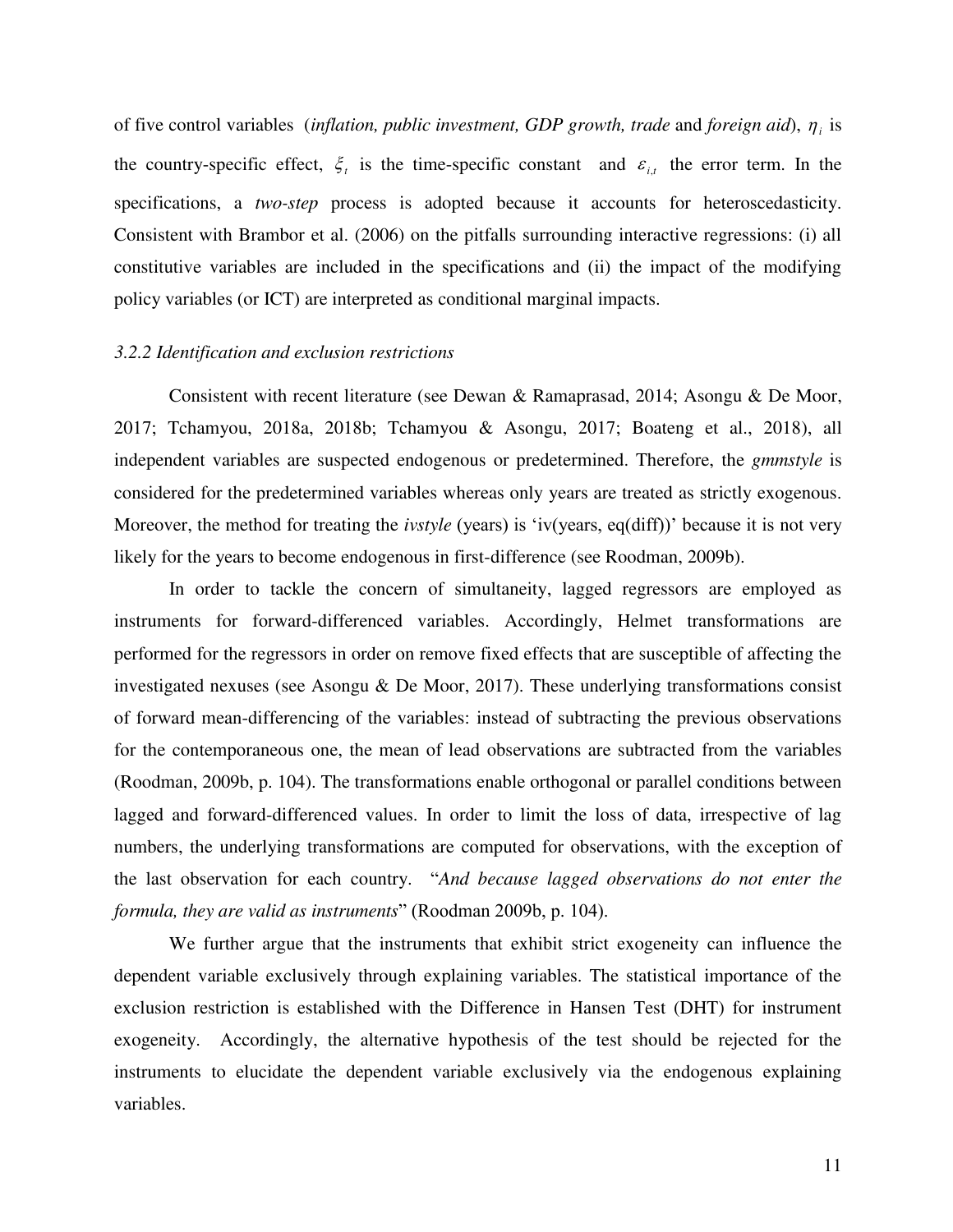In the standard instrumental variable (IV) procedure, a rejection of the alternative hypothesis of the Sargan Overidentifying Restrictions (OIR) test indicates that the instruments explain the dependent variable exclusively via investigated mechanisms or explaining variables. While this information criterion has been used in the IV literature (see Beck et al., 2003; Asongu & Nwachukwu, 2016), in the GMM approach (with forward orthogonal deviations), the DHT is used to assess if years exhibit strict exogeneity: by explaining financial sector competition exclusively via the proposed endogenous explaining variables or proposed channels. Hence, when reporting the findings, the validity of the exclusion restriction is confirmed when the alternative hypothesis of DHT related to IV (year, eq(diff)) is rejected.

#### **4. Empirical results**

 $\overline{a}$ 

#### **4.1 Presentation of results**

Table 2, Table 3 and Table 4 respectively present findings corresponding to formal, informal and non-formal financial developments. Each table is displayed in two categories: the left-hand-side (LHS) shows results related to GDP-based indicators while the right-hand-side (RHS) presents findings linked to money supply (M2)-oriented measurements of financialization. Four post-estimation diagnostic tests are used to assess the validity of models  $(A\text{songu} \& \text{De Moor}, 2017)^{11}.$ 

 The findings are discussed in three levels, namely, with respect to: marginal impacts, net impacts and thresholds. The net impacts with ICT are computed with the unconditional and marginal effects from ISB. For instance, in the second column of Table 2, the marginal effect (from the interaction) is 0.003 while the unconditional impact of PCR is -0.420. The corresponding net effect of PCR with mobile phones is  $-0.310$  ([36.659×0.003] +  $-0.420$ )<sup>12</sup>. Given that the marginal effect is positive, the corresponding ICT positive threshold at which the negative unconditional effect changes from negative to positive is 140 (0.420/0.003). The

<sup>&</sup>lt;sup>11</sup> "First, the null hypothesis of the second-order Arellano and Bond autocorrelation test (AR(2)) in difference for *the absence of autocorrelation in the residuals should not be rejected. Second the Sargan and Hansen overidentification restrictions (OIR) tests should not be significant because their null hypotheses are the positions that instruments are valid or not correlated with the error terms. In essence, while the Sargan OIR test is not robust but not weakened by instruments, the Hansen OIR is robust but weakened by instruments. In order to restrict identification or limit the proliferation of instruments, we have ensured that instruments are lower than the number of cross-sections in most specifications. Third, the Difference in Hansen Test (DHT) for exogeneity of instruments*  isalso employed to assess the validity of results from the Hansen OIR test. Fourth, a Fischer test for the joint validity *of estimated coefficients is also provided*" (Asongu & De Moor, 2017, p.200).

 $12$  36.659 is the mean value of mobile phones.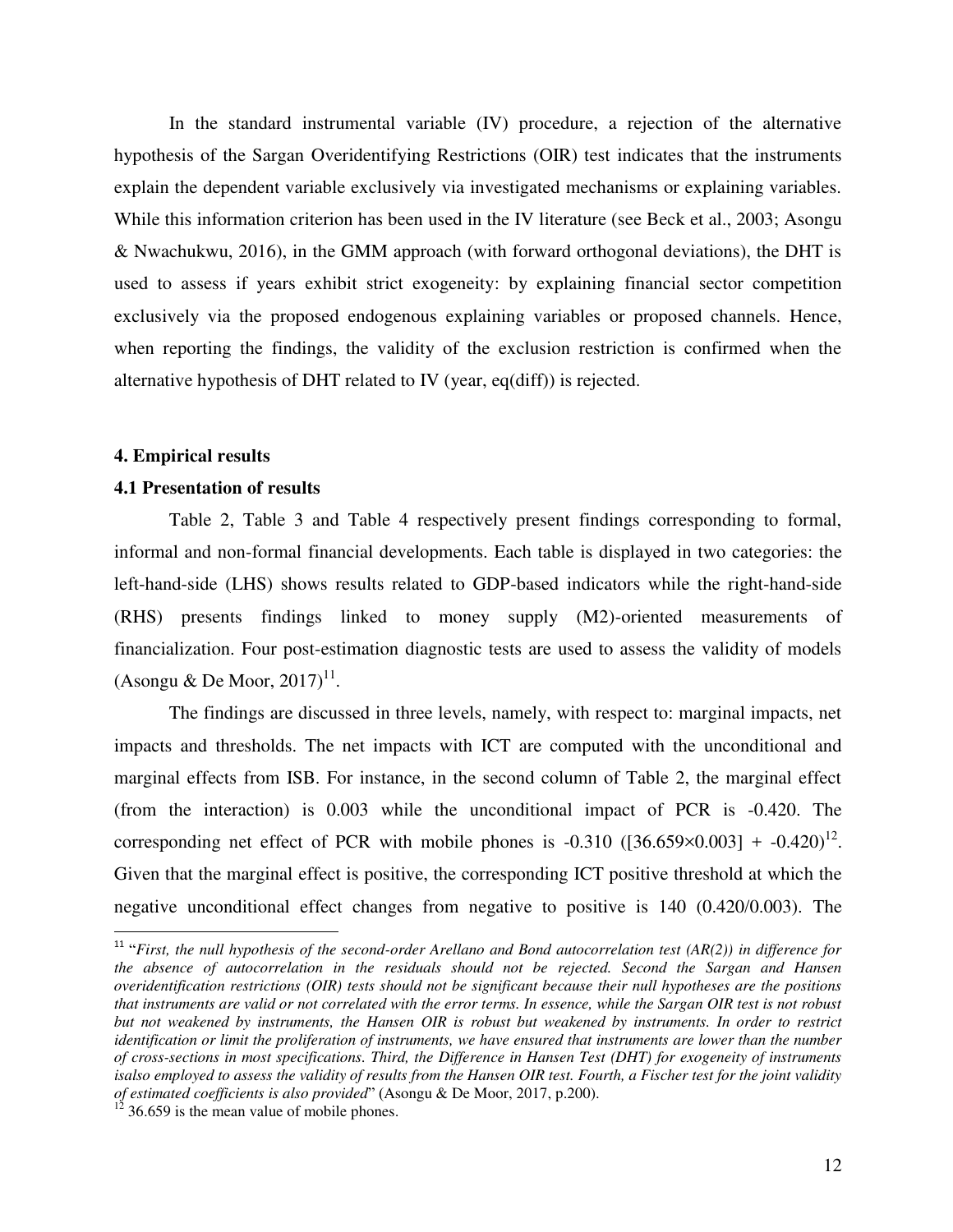positive threshold is feasible because it is within the mobile phone range (minimum to maximum) disclosed by the summary statistics (0.241 to 171.51).

 The following findings can be established in Table 2 on linkages between ICT, formal finance and information asymmetry. First, it is not possible to derive valid inferences from the RHS of Table 2 because at the 1% significance level, post-estimation autocorrelation is still apparent in the residuals. Second, the marginal effect from the interaction between PCR and mobile phones is positive; the corresponding net effect is negative while the positive threshold is within range. Third, whereas the marginal effects from the interactions between ICT and PCB is negative, the net effects of PCB with ICT is positive, while the corresponding negative thresholds are not within the ranges disclosed by the summary statistics. Fourth, the significant control variables have expected signs.

In Table 3 on linkages between ICT, informal finance and information asymmetry, autocorrelation is apparent in the RHS and three specifications of the LHS. The following findings can be established. First, the marginal impact from the interaction between PCR and internet is positive; the corresponding net effect is negative while the positive threshold of 41 is within the internet penetration range (0.031 to 51.00). Second, most of the control variables are significant with expected signs.

Given the high correlation between informal finance and non-formal finance, we complement the findings in Table 3 with those of Table 4 on nexuses between ICT, non-formal finance and information asymmetry. The following findings can be established. First, like with previous tables, valid inferences cannot be established from the RHS because at the 1% significance level, post-estimation autocorrelation is still apparent in the residuals. Second, the marginal effect from the interaction between ISB and ICT is positive; the net effects are negative while the corresponding positive thresholds are within range. Third, most of the significant control variables have expected signs.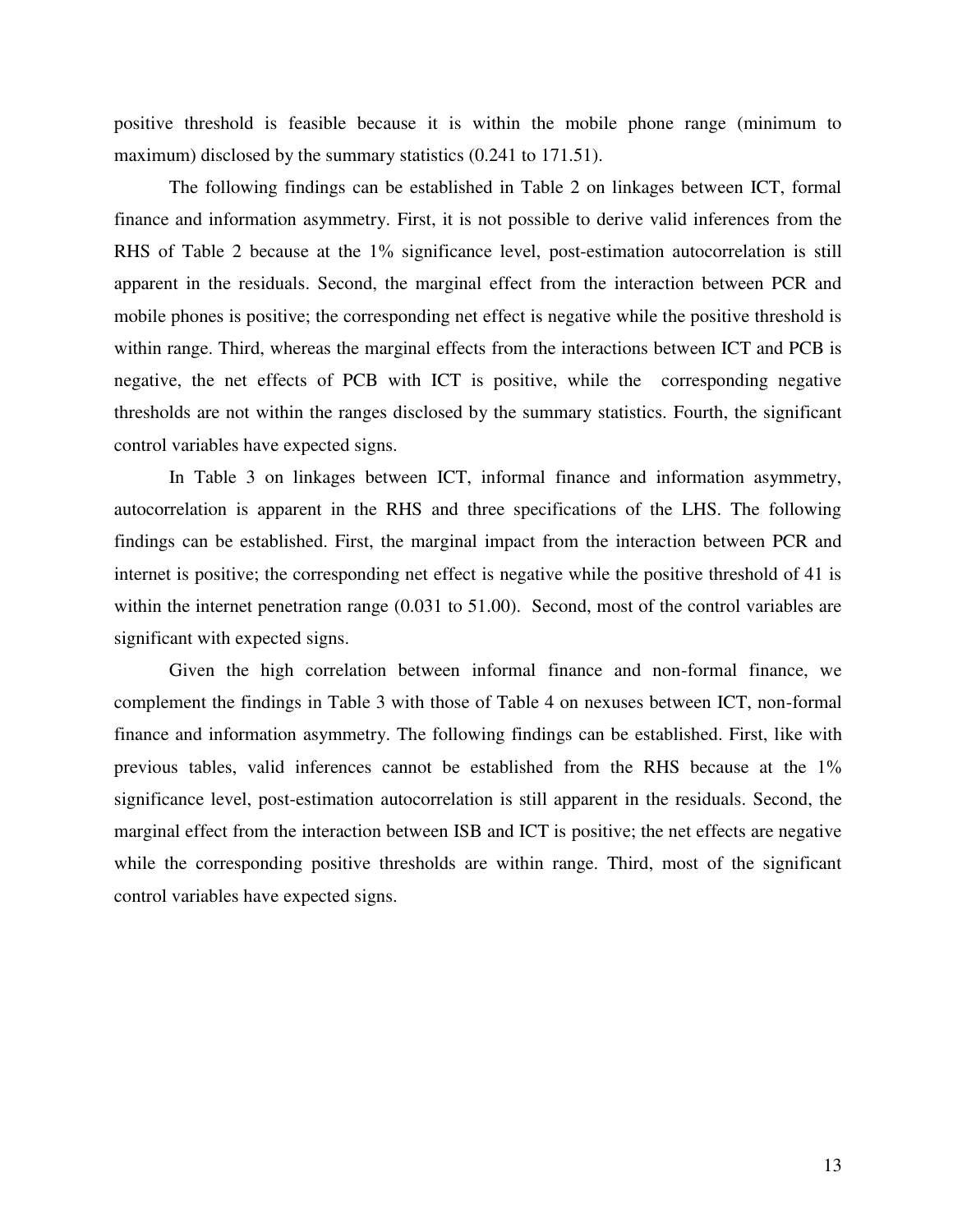|                                |                |                                       | <b>Dependent variable: Formal Financial Development</b> |                |                                              |                          |                |                          |  |  |
|--------------------------------|----------------|---------------------------------------|---------------------------------------------------------|----------------|----------------------------------------------|--------------------------|----------------|--------------------------|--|--|
|                                |                | Formal Financial Development (Prop.1) |                                                         |                | Financial Development Formalization (Prop.5) |                          |                |                          |  |  |
|                                | Mobile Phones  |                                       |                                                         | Internet       |                                              | Mobile Phones            |                | Internet                 |  |  |
|                                | <b>PCR</b>     | <b>PCB</b>                            | <b>PCR</b>                                              | <b>PCB</b>     | <b>PCR</b>                                   | <b>PCB</b>               | <b>PCR</b>     | <b>PCB</b>               |  |  |
| Constant                       | $-1.987$       | $-2.335***$                           | $-2.825***$                                             | 0.899          | $-0.074***$                                  | $-0.055***$              | $-0.049**$     | $-0.054***$              |  |  |
|                                | (0.123)        | (0.008)                               | (0.000)                                                 | (0.493)        | (0.003)                                      | (0.000)                  | (0.016)        | (0.006)                  |  |  |
| Prop. $1(-1)$                  | $1.060***$     | $0.980***$                            | $1.003***$                                              | $1.005***$     | $---$                                        | $\cdots$                 | $---$          | $\overline{\phantom{a}}$ |  |  |
|                                | (0.000)        | (0.000)                               | (0.000)                                                 | (0.000)        |                                              |                          |                |                          |  |  |
| Prop. $5(-1)$                  | ---            | $---$                                 | ---                                                     | $\cdots$       | $1.078***$                                   | $1.048***$               | $1.047***$     | $1.057***$               |  |  |
|                                |                |                                       |                                                         |                | (0.000)                                      | (0.000)                  | (0.000)        | (0.000)                  |  |  |
| Public Credit Registries (PCR) | $-0.420***$    | $---$                                 | $-0.043$                                                | $---$          | $-0.0002$                                    | $---$                    | $0.0005**$     | ---                      |  |  |
|                                | (0.000)        |                                       | (0.303)                                                 |                | (0.571)                                      |                          | (0.026)        |                          |  |  |
| Private Credit Bureaus (PCB)   | $\overline{a}$ | $0.129***$                            | $---$                                                   | $0.125***$     | $---$                                        | $-0.0002**$              | ---            | $-0.0004***$             |  |  |
|                                |                | (0.000)                               |                                                         | (0.000)        |                                              | (0.016)                  |                | (0.000)                  |  |  |
| Mobile Phones                  | $-0.044***$    | $-0.006$                              | $---$                                                   | $\cdots$       | $-0.00006$                                   | $-0.00003$               | $---$          | $\cdots$                 |  |  |
|                                | (0.000)        | (0.619)                               |                                                         |                | (0.323)                                      | (0.612)                  |                |                          |  |  |
| Internet                       | $---$          | ---                                   | $-0.034$                                                | $-0.013$       | ---                                          | $\cdots$                 | $-0.0003$      | $-0.0006***$             |  |  |
|                                |                |                                       | (0.302)                                                 | (0.494)        |                                              |                          | (0.209)        | (0.000)                  |  |  |
| PCR ×Mobile Phones             | $0.003***$     | ---                                   | ---                                                     | $\overline{a}$ | 0.000003                                     | $\overline{\phantom{a}}$ | $---$          | ---                      |  |  |
|                                | (0.002)        |                                       |                                                         |                | (0.491)                                      |                          |                |                          |  |  |
| PCB ×Mobile Phones             | $\overline{a}$ | $-0.001***$                           | $\overline{\phantom{a}}$                                | $---$          | ---                                          | 0.000001                 | $---$          | $---$                    |  |  |
|                                |                | (0.000)                               |                                                         |                |                                              | (0.149)                  |                |                          |  |  |
| PCR ×Internet                  | $---$          | ---                                   | $-0.002$                                                | $---$          | $---$                                        | $---$                    | $-0.00001$     | ---                      |  |  |
|                                |                |                                       | (0.182)                                                 |                |                                              |                          | (0.192)        |                          |  |  |
| PCB ×Internet                  | $---$          | $---$                                 | $\overline{\phantom{a}}$                                | $-0.010***$    | $---$                                        | ---                      | $\overline{a}$ | $0.00003***$             |  |  |
|                                |                |                                       |                                                         | (0.000)        |                                              |                          |                | (0.000)                  |  |  |
| GDP growth                     | $0.043**$      | $0.046***$                            | 0.012                                                   | $0.033***$     | $0.0008***$                                  | $0.0007***$              | $0.0008***$    | $0.0007***$              |  |  |
|                                | (0.014)        | (0.004)                               | (0.369)                                                 | (0.007)        | (0.000)                                      | (0.000)                  | (0.000)        | (0.000)                  |  |  |
| Inflation                      | $-0.086***$    | $-0.091***$                           | $-0.089***$                                             | $-0.076***$    | 0.00004                                      | 0.0001                   | $-0.0001$      | 0.0003                   |  |  |
|                                | (0.000)        | (0.000)                               | (0.000)                                                 | (0.000)        | (0.853)                                      | (0.582)                  | (0.543)        | (0.140)                  |  |  |
| Public Investment              | $-0.134***$    | $-0.169***$                           | $-0.173***$                                             | $-0.199***$    | $0.0009***$                                  | $0.0006**$               | $0.0009***$    | $0.0008**$               |  |  |
|                                | (0.000)        | (0.000)                               | (0.000)                                                 | (0.000)        | (0.001)                                      | (0.021)                  | (0.000)        | (0.025)                  |  |  |
| Foreign Aid                    | $0.108***$     | $0.178***$                            | $0.058*$                                                | 0.036          | $0.001***$                                   | $0.001***$               | $0.001***$     | $0.0008**$               |  |  |
|                                | (0.007)        | (0.000)                               | (0.060)                                                 | (0.402)        | (0.000)                                      | (0.000)                  | (0.000)        | (0.011)                  |  |  |
| Trade                          | $0.066***$     | $0.057***$                            | $0.052***$                                              | $0.027**$      | $-0.00003$                                   | 0.00005                  | $-0.00005$     | $-0.00002$               |  |  |
|                                | (0.000)        | (0.000)                               | (0.000)                                                 | (0.020)        | (0.736)                                      | (0.581)                  | (0.477)        | (0.845)                  |  |  |
| Net Effect with Mobile Phones  | $-0.310$       | 0.092                                 | $\overline{\phantom{a}}$                                | $\cdots$       | na                                           | na                       | $---$          | $---$                    |  |  |
| Net Effect with the Internet   | $\overline{a}$ | ---                                   | na                                                      | 0.056          | $---$                                        | $---$                    | na             | $-0.0001$                |  |  |
| Thresholds of ICT $(-/+)$      | $140(+)$       | $129(-)$                              | na                                                      | $12.50(-)$     | na                                           | na                       | na             | $13.33(-)$               |  |  |
| AR(1)                          | (0.001)        | (0.003)                               | (0.001)                                                 | (0.002)        | (0.130)                                      | (0.159)                  | (0.188)        | (0.170)                  |  |  |
| AR(2)                          | (0.496)        | (0.452)                               | (0.540)                                                 | (0.377)        | (0.031)                                      | (0.038)                  | (0.032)        | (0.028)                  |  |  |
| Sargan OIR                     | (0.621)        | (0.001)                               | (0.444)                                                 | (0.035)        | (0.001)                                      | (0.002)                  | (0.001)        | (0.020)                  |  |  |
| Hansen OIR                     | (0.317)        | (0.209)                               | (0.245)                                                 | (0.281)        | (0.193)                                      | (0.245)                  | (0.338)        | (0.240)                  |  |  |
| DHT for instruments            |                |                                       |                                                         |                |                                              |                          |                |                          |  |  |
| (a)Instruments in levels       |                |                                       |                                                         |                |                                              |                          |                |                          |  |  |
| H excluding group              | (0.137)        | (0.115)                               | (0.347)                                                 | (0.622)        | (0.636)                                      | (0.475)                  | (0.473)        | (0.831)                  |  |  |
| Dif(null, H=exogenous)         | (0.561)        | (0.421)                               | (0.249)                                                 | (0.170)        | (0.100)                                      | (0.190)                  | (0.287)        | (0.088)                  |  |  |
| (b) IV (years, $eq(diff)$ )    |                |                                       |                                                         |                |                                              |                          |                |                          |  |  |
| H excluding group              | (0.414)        | (0.425)                               | (0.335)                                                 | (0.760)        | (0.081)                                      | (0.201)                  | (0.111)        | (0.158)                  |  |  |
| Dif(null, H=exogenous)         | (0.229)        | (0.091)                               | (0.208)                                                 | (0.027)        | (0.837)                                      | (0.471)                  | (0.996)        | (0.605)                  |  |  |
| Fisher                         | 70429.9***     | 172883***                             | 90986.6***                                              | 23620.9***     | 2942.32***                                   | 844152***                | 2002.14***     | $1.2e+06***$             |  |  |
| Instruments                    | 41             | 41                                    | 41                                                      | 41             | 41                                           | 41                       | 41             | 41                       |  |  |
| Countries                      | 45             | 45                                    | 45                                                      | 45             | 45                                           | 45                       | 45             | 45                       |  |  |
| Observations                   | 257            | 258                                   | 255                                                     | 256            | 257                                          | 258                      | 255            | 256                      |  |  |
|                                |                |                                       |                                                         |                |                                              |                          |                |                          |  |  |

#### **Table 2: Formal finance, ICT and Information Asymmetry**

\*,\*\*,\*\*\*: significance levels of 10%, 5% and 1% respectively. DHT: Difference in Hansen Test for Exogeneity of Instruments' Subsets. Dif: Difference. OIR: Over-identifying Restrictions Test. The significance of bold values is twofold. 1) The significance of estimated coefficients, Hausman test and the Fisher statistics. 2) The failure to reject the null hypotheses of: a) no autocorrelation in the AR(1) and AR(2) tests and; b) the validity of the instruments in the Sargan and Hansen OIR tests. GDP: Gross Domestic Product.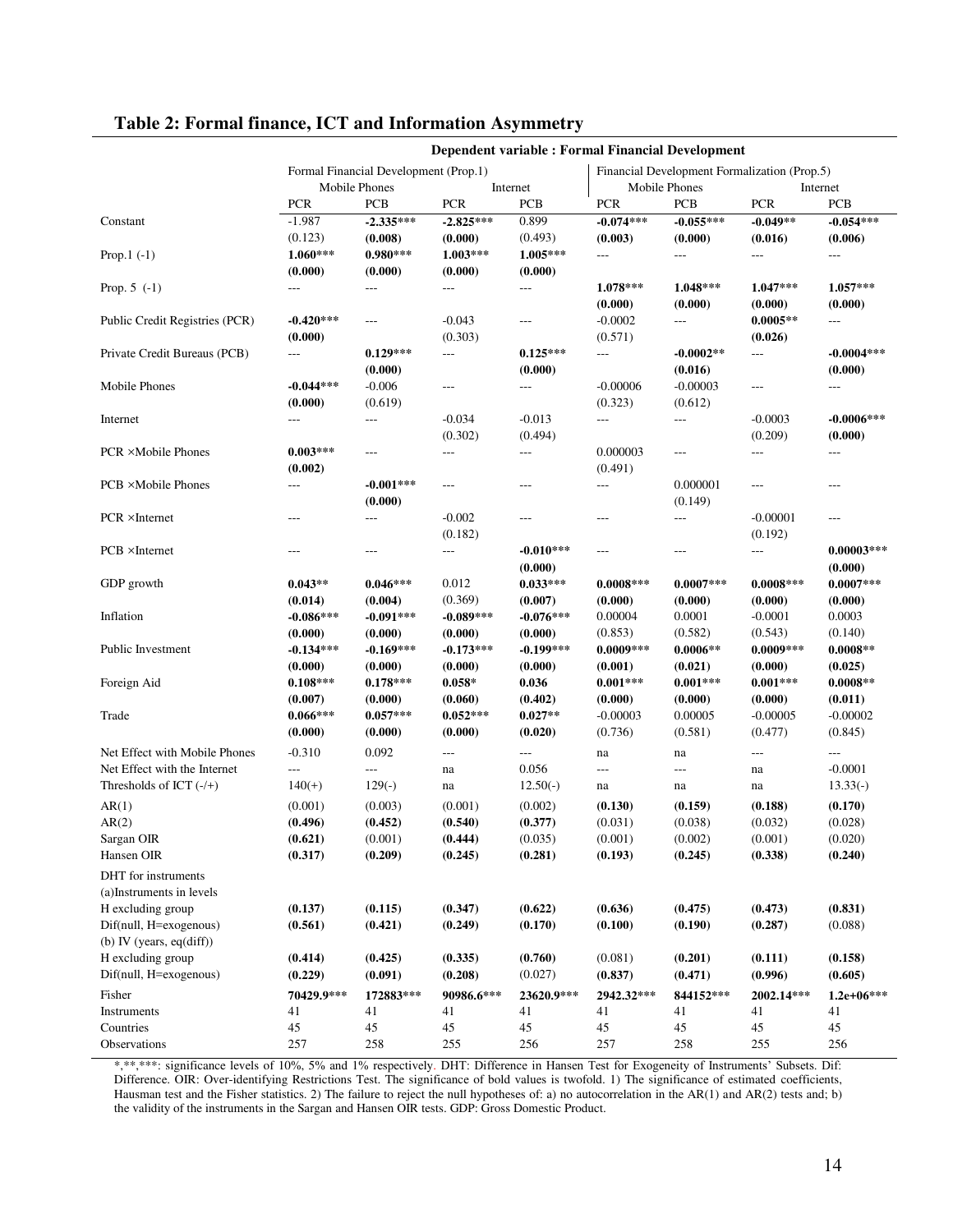|                                |                   |                                         | <b>Dependent variable : Informal Financial Development</b> |                          |                                                |                      |                |                |  |  |
|--------------------------------|-------------------|-----------------------------------------|------------------------------------------------------------|--------------------------|------------------------------------------------|----------------------|----------------|----------------|--|--|
|                                |                   | Informal Financial Development (Prop.3) |                                                            |                          | Financial Development Informalization (Prop.7) |                      |                |                |  |  |
|                                |                   | <b>Mobile Phones</b>                    |                                                            | Internet                 |                                                | <b>Mobile Phones</b> |                | Internet       |  |  |
|                                | <b>PCR</b>        | <b>PCB</b>                              | <b>PCR</b>                                                 | <b>PCB</b>               | <b>PCR</b>                                     | <b>PCB</b>           | <b>PCR</b>     | <b>PCB</b>     |  |  |
| Constant                       | $-1.319***$       | $-1.127***$                             | $-0.198$                                                   | $-2.627***$              | $-0.030***$                                    | 0.0002               | $-0.024**$     | $-0.021**$     |  |  |
|                                | (0.000)           | (0.000)                                 | (0.687)                                                    | (0.000)                  | (0.003)                                        | (0.984)              | (0.031)        | (0.046)        |  |  |
| Prop. $3(-1)$                  | $1.056***$        | 1.090***                                | 1.083***                                                   | $1.082***$               | $\overline{a}$                                 | $\qquad \qquad - -$  | $\overline{a}$ | $\overline{a}$ |  |  |
|                                | (0.000)           | (0.000)                                 | (0.000)                                                    | (0.000)                  |                                                |                      |                |                |  |  |
| Prop. $7(-1)$                  | $\qquad \qquad -$ | ---                                     | ---                                                        | ---                      | $0.998***$                                     | $1.027***$           | $1.027***$     | 1.038***       |  |  |
|                                |                   |                                         |                                                            |                          | (0.000)                                        | (0.000)              | (0.000)        | (0.000)        |  |  |
| Public Credit Registries (PCR) | $-0.171***$       | $\qquad \qquad -$                       | $-0.123***$                                                | $---$                    | $-0.0005$                                      | $\cdots$             | $-0.001***$    | ---            |  |  |
|                                | (0.000)           |                                         | (0.000)                                                    |                          | (0.170)                                        |                      | (0.000)        |                |  |  |
| Private Credit Bureaus (PCB)   | $---$             | 0.006                                   | ---                                                        | $-0.012$                 | $\overline{a}$                                 | 0.000005             | $\cdots$       | $0.0003***$    |  |  |
|                                |                   | (0.148)                                 |                                                            | (0.131)                  |                                                | (0.953)              |                | (0.001)        |  |  |
| Mobile Phones                  | $-0.005**$        | $-0.008***$                             | ---                                                        | $\overline{a}$           | $-0.0001*$                                     | $-0.0001$            | ---            | ---            |  |  |
|                                | (0.018)           | (0.001)                                 |                                                            |                          | (0.090)                                        | (0.118)              |                |                |  |  |
| Internet                       | ---               | ---                                     | $-0.018***$                                                | $-0.027***$              | ---                                            | $\cdots$             | $0.0003*$      | $0.0004***$    |  |  |
|                                |                   |                                         | (0.001)                                                    | (0.009)                  |                                                |                      | (0.081)        | (0.001)        |  |  |
| <b>PCR ×Mobile Phones</b>      | $0.001***$        | $---$                                   | $---$                                                      | $\overline{\phantom{a}}$ | 0.000003                                       | $\qquad \qquad - -$  | $-$            | ---            |  |  |
|                                | (0.001)           |                                         |                                                            |                          | (0.369)                                        |                      |                |                |  |  |
| <b>PCB ×Mobile Phones</b>      | $\overline{a}$    | $0.00007**$                             | ---                                                        | $---$                    | $\overline{a}$                                 | 0.0000004            | $---$          | ---            |  |  |
|                                |                   | (0.011)                                 |                                                            |                          |                                                | (0.763)              |                |                |  |  |
| PCR ×Internet                  | $\overline{a}$    | ---                                     | $0.003***$                                                 | ---                      | $---$                                          | $---$                | $0.00002***$   | $---$          |  |  |
|                                |                   |                                         | (0.001)                                                    |                          |                                                |                      | (0.004)        |                |  |  |
| <b>PCB</b> ×Internet           | $---$             | $---$                                   | ---                                                        | $0.002***$               | ---                                            | $---$                | ---            | $-0.00003$     |  |  |
|                                |                   |                                         |                                                            |                          |                                                |                      |                | ***            |  |  |
|                                |                   |                                         |                                                            | (0.001)                  |                                                |                      |                | (0.000)        |  |  |
| GDP growth                     | $0.042***$        | $0.022***$                              | $0.030***$                                                 | 0.009                    | $0.0003**$                                     | 0.0001               | 0.0002         | $-0.00008$     |  |  |
|                                | (0.000)           | (0.001)                                 | (0.007)                                                    | (0.253)                  | (0.042)                                        | (0.176)              | (0.191)        | (0.587)        |  |  |
| Inflation                      | $0.00002***$      | $0.00003***$                            | $0.00002***$                                               | $0.00002***$             | 0.0001                                         | $-0.00007$           | $-0.00004$     | $-0.0003*$     |  |  |
|                                | (0.000)           | (0.000)                                 | (0.000)                                                    | (0.000)                  | (0.626)                                        | (0.798)              | (0.800)        | (0.065)        |  |  |
| Public Investment              | $-0.022**$        | $-0.017*$                               | $-0.064***$                                                | $-0.046***$              | $-0.0005***$                                   | $-0.0007***$         | $-0.0009***$   | $-0.0006*$     |  |  |
|                                | (0.013)           | (0.063)                                 | (0.000)                                                    | (0.000)                  | (0.008)                                        | (0.002)              | (0.000)        | (0.033)        |  |  |
| Foreign Aid                    | 0.009             | 0.010                                   | 0.023                                                      | 0.008                    | $-0.003$                                       | $-0.0008***$         | $-0.0007***$   | $-0.0004$      |  |  |
|                                | (0.367)           | (0.263)                                 | (0.173)                                                    | (0.505)                  | (0.155)                                        | (0.005)              | (0.005)        | (0.159)        |  |  |
| Trade                          | $0.018***$        | $0.014***$                              | $0.011*$                                                   | $0.029***$               | $0.0004***$                                    | 0.0001               | $0.0003***$    | $0.0002*$      |  |  |
|                                | (0.000)           | (0.000)                                 | (0.065)                                                    | (0.000)                  | (0.000)                                        | (0.293)              | (0.001)        | (0.079)        |  |  |
| Net Effect with Mobile Phones  | 0.134             | na                                      | ---                                                        | ---                      | na                                             | na                   | $---$          | $---$          |  |  |
| Net Effect with the Internet   | $\overline{a}$    | ---                                     | $-0.102$                                                   | na                       | $\overline{\phantom{a}}$                       | $---$                | $-0.0008$      | 0.00009        |  |  |
| Thresholds of ICT $(-/+)$      | $171(+)$          | na                                      | $41(+)$                                                    | $6(+)$                   | na                                             | na                   | $50(+)$        | $10(+)$        |  |  |
| AR(1)                          | (0.008)           | (0.155)                                 | (0.012)                                                    | (0.165)                  | (0.133)                                        | (0.151)              | (0.112)        | (0.173)        |  |  |
| AR(2)                          | (0.089)           | (0.097)                                 | (0.110)                                                    | (0.084)                  | (0.057)                                        | (0.055)              | (0.041)        | (0.042)        |  |  |
| Sargan OIR                     | (0.743)           | (0.447)                                 | (0.145)                                                    | (0.494)                  | (0.002)                                        | (0.001)              | (0.002)        | (0.031)        |  |  |
| Hansen OIR                     | (0.544)           | (0.713)                                 | (0.707)                                                    | (0.665)                  | (0.163)                                        | (0.185)              | (0.195)        | (0.103)        |  |  |
| DHT for instruments            |                   |                                         |                                                            |                          |                                                |                      |                |                |  |  |
| (a)Instruments in levels       |                   |                                         |                                                            |                          |                                                |                      |                |                |  |  |
| H excluding group              | (0.744)           | (0.446)                                 | (0.904)                                                    | (0.778)                  | (0.363)                                        | (0.279)              | (0.102)        | (0.647)        |  |  |
| Dif(null, H=exogenous)         | (0.361)           | (0.753)                                 | (0.433)                                                    | (0.476)                  | (0.147)                                        | (0.213)              | (0.420)        | (0.042)        |  |  |
| (b) IV (years, $eq(diff)$ )    |                   |                                         |                                                            |                          |                                                |                      |                |                |  |  |
| H excluding group              | (0.634)           | (0.684)                                 | (0.557)                                                    | (0.546)                  | (0.081)                                        | (0.120)              | (0.053)        | (0.072)        |  |  |
| Dif(null, H=exogenous)         | (0.300)           | (0.540)                                 | (0.775)                                                    | (0.699)                  | (0.716)                                        | (0.579)              | (0.989)        | (0.467)        |  |  |
|                                |                   |                                         |                                                            | 348448***                |                                                |                      |                |                |  |  |
| Fisher                         | 17865.2***        | 32600.5***                              | 40948.8***                                                 |                          | 1200.55***                                     | 31046.2***           | 1491.91***     | 47676.5***     |  |  |
| Instruments                    | 41                | 41                                      | 41                                                         | 41                       | 41                                             | 41                   | 41             | 41             |  |  |
| Countries<br>Observations      | 45<br>275         | 45                                      | 45<br>272                                                  | 45                       | 45                                             | 45                   | 45             | 45             |  |  |
|                                |                   | 276                                     |                                                            | 273                      | 257                                            | 258                  | 255            | 256            |  |  |

#### **Table 3: Informal finance, ICT and Information Asymmetry**

\*,\*\*\*\*: significance levels of 10%, 5% and 1% respectively. DHT: Difference in Hansen Test for Exogeneity of Instruments' Subsets. Dif: Difference. OIR: Over-identifying Restrictions Test. The significance of bold values is twofold. 1) The significance of estimated coefficients, Hausman test and the Fisher statistics. 2) The failure to reject the null hypotheses of: a) no autocorrelation in the AR(1) and AR(2) tests and; b) the validity of the instruments in the Sargan and Hansen OIR tests. GDP: Gross Domestic Product.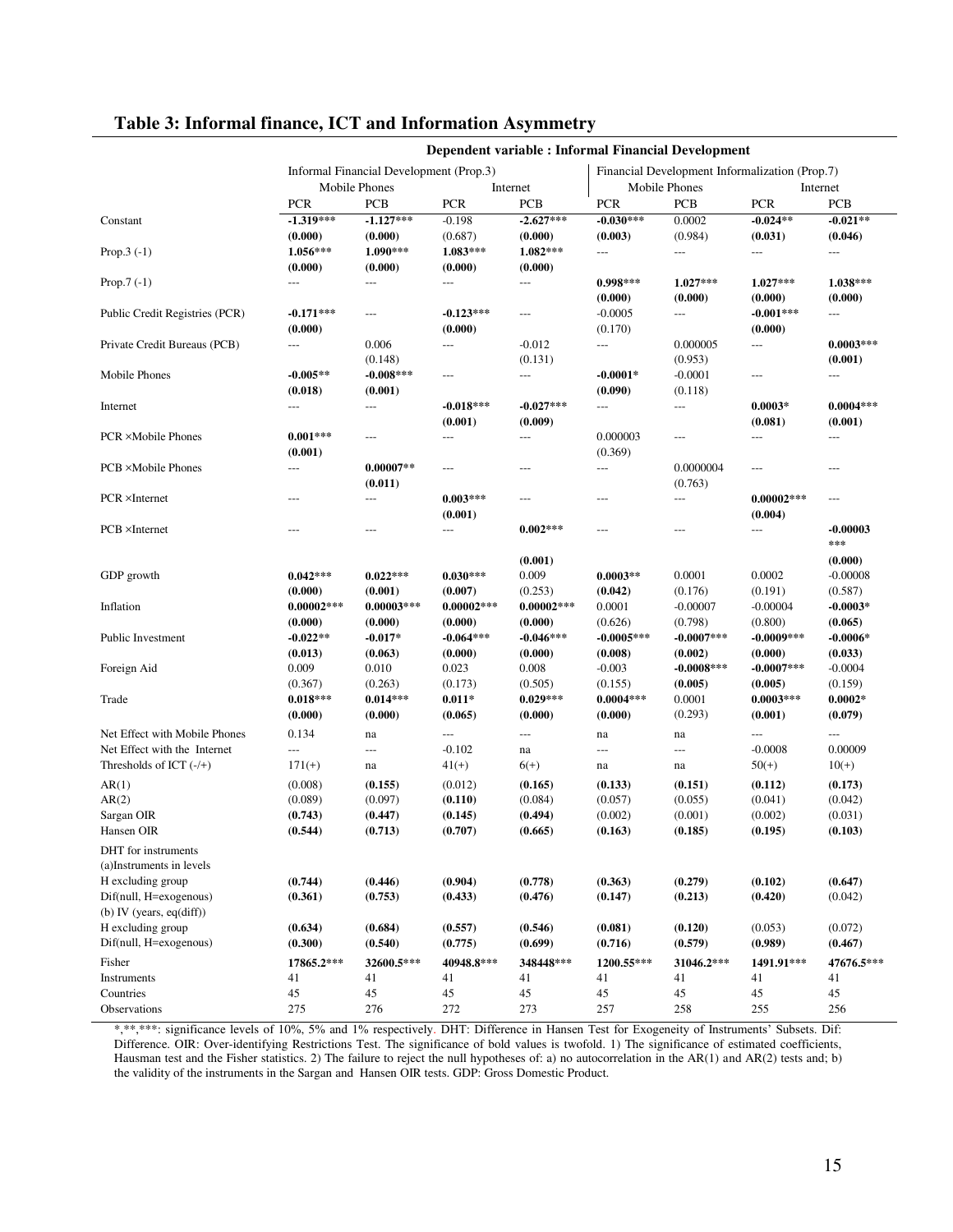|                                                 | Dependent variable : Non-formal Financial Development |                                          |                            |                          |                                                  |                                     |                        |                       |  |  |
|-------------------------------------------------|-------------------------------------------------------|------------------------------------------|----------------------------|--------------------------|--------------------------------------------------|-------------------------------------|------------------------|-----------------------|--|--|
|                                                 |                                                       | Nonformal Financial Development (Prop.4) |                            |                          | Financial Development Non-formalization (Prop.8) |                                     |                        |                       |  |  |
|                                                 |                                                       | Mobile Phones                            |                            | Internet                 |                                                  | Mobile Phones                       |                        | Internet              |  |  |
|                                                 | <b>PCR</b>                                            | <b>PCB</b>                               | <b>PCR</b>                 | <b>PCB</b>               | <b>PCR</b>                                       | <b>PCB</b>                          | <b>PCR</b>             | <b>PCB</b>            |  |  |
| Constant                                        | $-1.551***$                                           | $-1.386***$                              | $-0.831$                   | $-2.315***$              | $-0.022*$                                        | $-0.0003$                           | $-0.018**$             | $-0.025**$            |  |  |
|                                                 | (0.000)                                               | (0.000)                                  | (0.192)                    | (0.000)                  | (0.072)                                          | (0.978)                             | (0.034)                | (0.044)               |  |  |
| Prop. $4(-1)$                                   | $1.043***$                                            | 1.086***                                 | 1.058***                   | $1.072***$               | $---$                                            | $\qquad \qquad -$                   | $\cdots$               | $---$                 |  |  |
|                                                 | (0.000)                                               | (0.000)                                  | (0.000)                    | (0.000)                  |                                                  |                                     |                        |                       |  |  |
| Prop.8 $(-1)$                                   | ---                                                   | ---                                      | $\overline{a}$             | $\overline{\phantom{a}}$ | 1.118***                                         | 1.068***                            | $1.063***$             | $1.060***$            |  |  |
|                                                 |                                                       |                                          |                            |                          | (0.000)                                          | (0.000)                             | (0.000)                | (0.000)               |  |  |
| Public Credit Registries (PCR)                  | $-0.213***$                                           | $\scriptstyle\cdots$                     | $-0.130***$                | $\qquad \qquad - -$      | $-0.00007$                                       | $\overline{\phantom{a}}$            | $-0.0007***$           | ---                   |  |  |
|                                                 | (0.000)                                               |                                          | (0.000)                    |                          | (0.897)                                          |                                     | (0.004)                |                       |  |  |
| Private Credit Bureaus (PCB)                    | ---                                                   | 0.005                                    | $\overline{a}$             | $-0.007$                 | $\overline{a}$                                   | $0.0003***$                         | ---                    | $0.0005***$           |  |  |
|                                                 |                                                       | (0.288)                                  |                            | (0.355)                  |                                                  | (0.003)                             |                        | (0.000)               |  |  |
| Mobile Phones                                   | $-0.004*$                                             | $-0.004$                                 | $\cdots$                   | $---$                    | $0.0001**$                                       | 0.00007                             | $---$                  | $\overline{a}$        |  |  |
| Internet                                        | (0.092)<br>---                                        | (0.112)<br>---                           | $-0.014*$                  | $-0.016$                 | (0.017)<br>$\cdots$                              | (0.272)<br>$\overline{\phantom{a}}$ | $0.0004*$              | $0.0007***$           |  |  |
|                                                 |                                                       |                                          | (0.096)                    | (0.185)                  |                                                  |                                     | (0.091)                | (0.000)               |  |  |
| PCR ×Mobile Phones                              | $0.002***$                                            | ---                                      | $---$                      | $\qquad \qquad -$        | $-0.0000005$                                     | ---                                 | $---$                  | ---                   |  |  |
|                                                 | (0.000)                                               |                                          |                            |                          | (0.911)                                          |                                     |                        |                       |  |  |
| <b>PCB ×Mobile Phones</b>                       | $\overline{\phantom{a}}$                              | 0.00004                                  | $---$                      | $---$                    | $\cdots$                                         | $-0.000002$                         | $---$                  | ---                   |  |  |
|                                                 |                                                       | (0.282)                                  |                            |                          |                                                  | (0.101)                             |                        |                       |  |  |
| PCR ×Internet                                   | ---                                                   | ---                                      | $0.003***$                 | $---$                    | ---                                              | $\overline{a}$                      | 0.00001                | ---                   |  |  |
|                                                 |                                                       |                                          | (0.000)                    |                          |                                                  |                                     | (0.191)                |                       |  |  |
| PCB ×Internet                                   | ---                                                   | ---                                      | $\overline{a}$             | $0.001***$               | ---                                              | ---                                 | ---                    | -0.00003              |  |  |
|                                                 |                                                       |                                          |                            |                          |                                                  |                                     |                        | ***                   |  |  |
|                                                 |                                                       |                                          |                            | (0.006)                  |                                                  |                                     |                        | (0.000)               |  |  |
| GDP growth                                      | $0.031***$                                            | $0.018**$                                | $0.020*$                   | 0.006                    | $-0.0007***$                                     | $-0.0006***$                        | $-0.0007***$           | $-0.0007***$          |  |  |
|                                                 | (0.000)                                               | (0.016)                                  | (0.055)                    | (0.418)                  | (0.000)                                          | (0.0001)                            | (0.003)                | (0.000)               |  |  |
| Inflation                                       | $0.00003***$                                          | $0.00004***$                             | $0.00003***$               | $0.00003***$             | $-0.00006$                                       | $-0.00002$                          | 0.0001                 | $-0.0002$             |  |  |
|                                                 | (0.000)                                               | (0.000)                                  | (0.000)                    | (0.000)                  | (0.811)                                          | (0.948)                             | (0.653)                | (0.209)               |  |  |
| Public Investment                               | $-0.014$                                              | $-0.022*$                                | $-0.056***$                | $-0.045***$              | $-0.00009$                                       | $-0.0008***$                        | $-0.001***$            | $-0.001***$           |  |  |
|                                                 |                                                       |                                          |                            |                          | $***$                                            |                                     |                        |                       |  |  |
|                                                 | (0.201)                                               | (0.071)                                  | (0.000)                    | (0.000)                  | (0.000)                                          | (0.005)                             | (0.000)                | (0.001)               |  |  |
| Foreign Aid                                     | 0.014<br>(0.180)                                      | 0.009<br>(0.349)                         | $-0.024$<br>(0.182)        | 0.017<br>(0.217)         | $-0.001***$<br>(0.002)                           | $-0.001***$<br>(0.000)              | $-0.001***$<br>(0.000) | $-0.0004*$<br>(0.076) |  |  |
| Trade                                           | $0.019***$                                            | $0.015***$                               | $0.011*$                   | $0.031***$               | 0.0001                                           | $-0.00004$                          | $0.0002***$            | $0.0002*$             |  |  |
|                                                 | (0.000)                                               | (0.000)                                  | (0.095)                    | (0.000)                  | (0.423)                                          | (0.725)                             | (0.005)                | (0.069)               |  |  |
| Net Effect with Mobile Phones                   | $-0.139$                                              |                                          |                            |                          |                                                  |                                     |                        | $---$                 |  |  |
| Net Effect with the Internet                    | ---                                                   | na<br>$\scriptstyle\cdots$               | $\overline{a}$<br>$-0.109$ | $\overline{a}$           | na<br>$\overline{\phantom{a}}$                   | na<br>$\overline{\phantom{a}}$      | $-$<br>na              | 0.0002                |  |  |
| Thresholds of ICT $(-/+)$                       | $106.5(+)$                                            | na                                       | $43.33(+)$                 | na<br>$16(+)$            | na                                               | na                                  | na                     | $16.66(-)$            |  |  |
|                                                 |                                                       |                                          |                            |                          |                                                  |                                     |                        |                       |  |  |
| AR(1)<br>AR(2)                                  | (0.006)                                               | (0.147)                                  | (0.009)                    | (0.159)                  | (0.153)                                          | (0.162)                             | (0.224)<br>(0.029)     | (0.191)<br>(0.025)    |  |  |
|                                                 | (0.147)<br>(0.587)                                    | (0.110)<br>(0.367)                       | (0.179)<br>(0.087)         | (0.108)<br>(0.325)       | (0.027)<br>(0.007)                               | (0.037)<br>(0.005)                  | (0.004)                | (0.048)               |  |  |
| Sargan OIR<br>Hansen OIR                        | (0.286)                                               | (0.535)                                  | (0.364)                    | (0.551)                  | (0.161)                                          | (0.214)                             | (0.225)                | (0.157)               |  |  |
|                                                 |                                                       |                                          |                            |                          |                                                  |                                     |                        |                       |  |  |
| DHT for instruments<br>(a)Instruments in levels |                                                       |                                          |                            |                          |                                                  |                                     |                        |                       |  |  |
| H excluding group                               | (0.807)                                               | (0.547)                                  | (0.908)                    | (0.838)                  | (0.666)                                          | (0.451)                             | (0.539)                | (0.816)               |  |  |
| Dif(null, H=exogenous)                          | (0.121)                                               | (0.466)                                  | (0.135)                    | (0.315)                  | (0.073)                                          | (0.168)                             | (0.149)                | (0.050)               |  |  |
| (b) IV (years, $eq(diff)$ )                     |                                                       |                                          |                            |                          |                                                  |                                     |                        |                       |  |  |
| H excluding group                               | (0.389)                                               | (0.488)                                  | (0.205)                    | (0.431)                  | (0.179)                                          | (0.181)                             | (0.102)                | (0.174)               |  |  |
| Dif(null, H=exogenous)                          | (0.211)                                               | (0.517)                                  | (0.801)                    | (0.670)                  | (0.281)                                          | (0.438)                             | (0.823)                | (0.283)               |  |  |
| Fisher                                          | 13648.3***                                            | 9186.26***                               | 25938.3***                 | 406794***                | 3248.02***                                       | 593145***                           | 1158.35***             | $1.8e+06***$          |  |  |
| Instruments                                     | 41                                                    | 41                                       | 41                         | 41                       | 41                                               | 41                                  | 41                     | 41                    |  |  |
| Countries                                       | 45                                                    | 45                                       | 45                         | 45                       | 45                                               | 45                                  | 45                     | 45                    |  |  |
| Observations                                    | 275                                                   | 276                                      | 272                        | 273                      | 257                                              | 258                                 | 255                    | 256                   |  |  |
|                                                 |                                                       |                                          |                            |                          |                                                  |                                     |                        |                       |  |  |

#### **Table 4: Non-formal finance, ICT and Information Asymmetry**

\*,\*\*,\*\*\*: significance levels of 10%, 5% and 1% respectively. DHT: Difference in Hansen Test for Exogeneity of Instruments' Subsets. Dif: Difference. OIR: Over-identifying Restrictions Test. The significance of bold values is twofold. 1) The significance of estimated coefficients, Hausman test and the Fisher statistics. 2) The failure to reject the null hypotheses of: a) no autocorrelation in the AR(1) and AR(2) tests and; b) the validity of the instruments in the Sargan and Hansen OIR tests. GDP: Gross Domestic Product.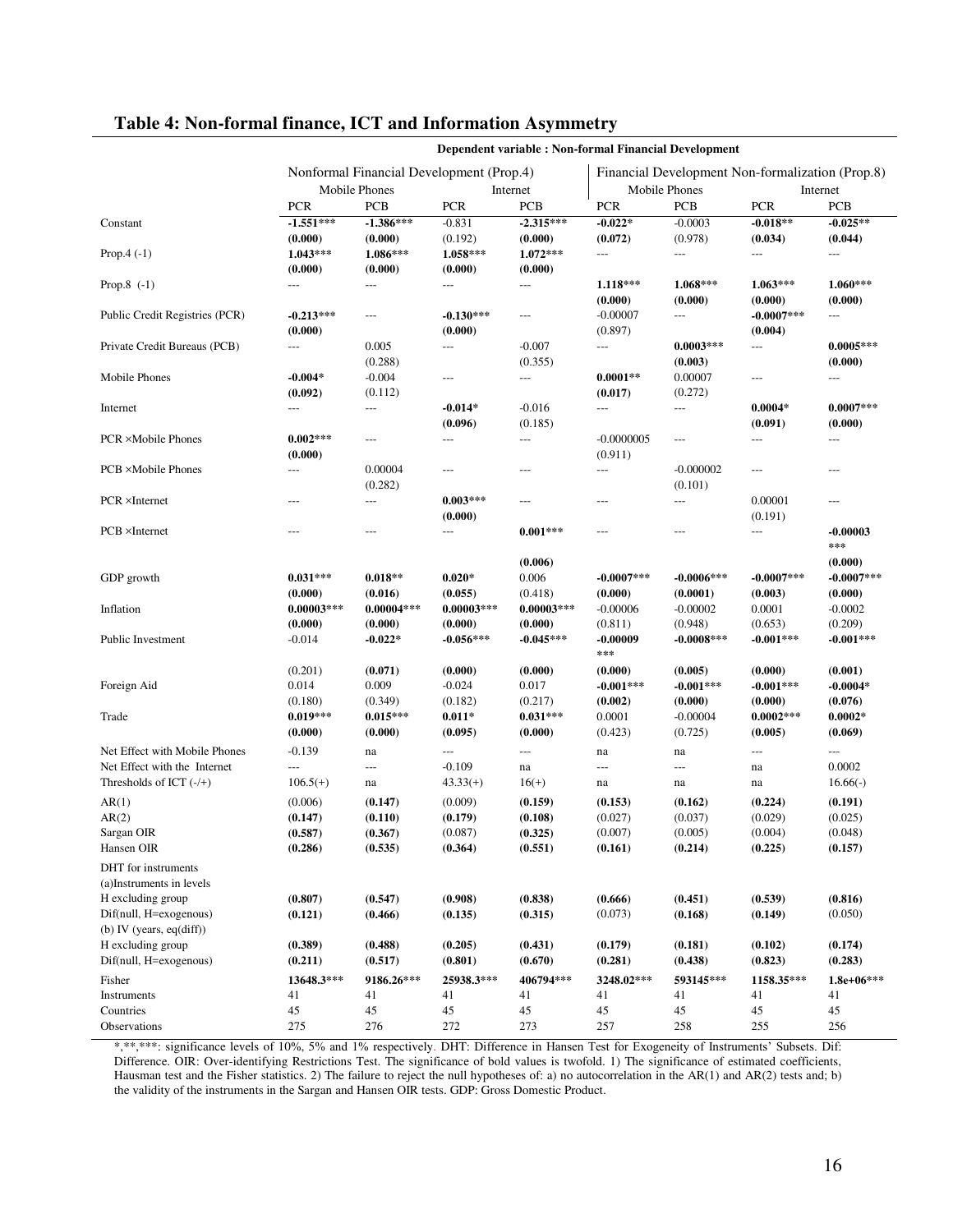#### **4.2 Further discussion of results and implications**

#### *4.2.1 Theoretical linkage, nexus with the literature and practical implications*

 ISB are theoretically expected to boost formal financial development and limit informal financial development because they are also expected to act as disciplining devices by discouraging borrowers from resorting to the informal financial sector as a viable alternative to the formal financial sector. While we have observed that ICT interacts with PCB to produce net positive effects on formal financial development, the interaction of PCR with the mobile phone has a positive marginal effect, albeit a negative net effect. It follows that while ICT is more likely to complement PCB in improving formal financial development, the negative net effect from the complementarity between PCR and mobile phone can be improved by increasing mobile penetration beyond a specific threshold (140). In what follows, we discuss the edge of PCB from the angles of existing literature and practical implications.

 With respect to existing literature, on the one hand, the edge of PCB is broadly in line with the findings of Love and Mylenko (2003) who have shown that while the presence of private registries are linked to lower financial constraints and higher bank lending share, the impact of public credit registries is less apparent. The findings are also consistent with Triki and Gajigo (2014) who have concluded that, compared to PCR, PCB are more positively sensitive to finance access. Asongu et al. (2016b) have also found financial development dynamics to respond more positively to PCB, compared to PCR. On the other hand, the less positive complementarity of PCR with ICT, contrasts with the results of Singh et al. (2009) which maintain that PCR in Africa are very likely to enhance financial development. The conclusion by Galindo and Miller (2001) that credit registries are better drivers of financial development compared to credit bureaus is not apparent from the perspective of net effects. Asongu et al. (2016a) have established that ISB for the most part negatively affect financial access. The above comparisons should be understood in the light of the fact that the engaged studies have investigated 'financial access' whereas the dimension of our study with which we are engaging the comparison is 'formal financial development'. Hence, as a caveat, 'formal financial development' may not be directly equitable to 'financial allocation efficiency' or 'enhanced financial access' because 'formal financial development' could be the result of increasing liquid liabilities or financial system deposits.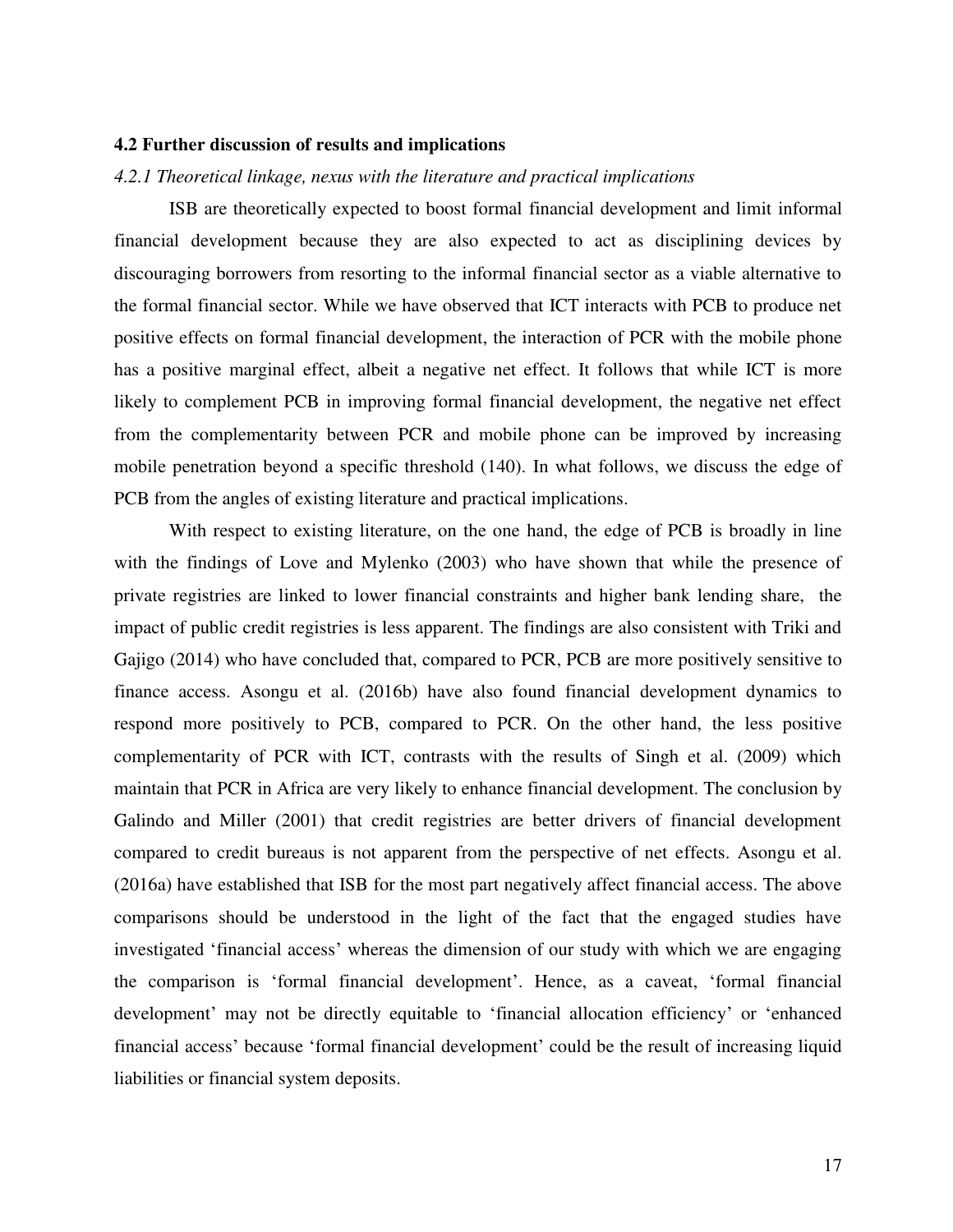From a practical viewpoint, the edge of PCB could be traceable to the six distinctive characteristics that PCB enjoy vis-à-vis PCR, namely in terms of: purpose, coverage, status, ownership, data sources used and terms of access. (1) Whereas PCR entail public institutions which are set-up with the principal mission of banking sector supervision, PCB on the other hand are created fundamentally because of the need of and demand for information from borrowers. (2) While the coverage of PCR is provided for the most part by large corporations and limited as concerns the nature of information, PCB evolve beyond big corporations to incorporate information corporations with rich and longer histories like small and medium enterprises (SMEs). (3) While PCB are for profit, PCR are not for profit-making. (4) The propriety of PCB incorporates lending associations, governments, central banks and other independent parties while that of PCR is exclusively limited to central banks and governments. (5) Whereas data used by PCR is sourced from both bank and non-bank activities, the data used by PCB entail sources of PCR, including courts and tax authorities. (6) PCR access is restricted to data providers whereas PCB access to open to all types of lenders. It is apparent from the comparative distinctive features that the edge of PCB in complementing ICT to reduce IA for financial sector competition may be traceable to *inter alia*: motivations for creating ISB, data sources and performance incentives.

#### *4.2.2 Implications for financial financialization and disciplining of borrowers*

 We have observed that valid inferences could not be established from findings on the RHS of Tables 2-4. This implies that the role of ICT in reducing IA does not affect financial sector competition. Hence, ISB may not be having the expected impact of reducing the influence of banks with high market power, through enhanced banking sector competition. Some channels through which ISB could boost banking sector competition include, among others: rendering credit markets contestable and mitigating informational rents (see Pagano & Jappelli, 1993, p. 2019). As a policy implication, in addition to ICT, other complementary mechanisms are needed to limit the substantial power that may be enjoyed by certain banks within the financial sector. This recommendation aligns with the fact that the substantially documented issues of excess liquidity in African banking institutions (Saxegaard, 2006; Fouda, 2009) are partly traceable to the lack of competition within the financial sector.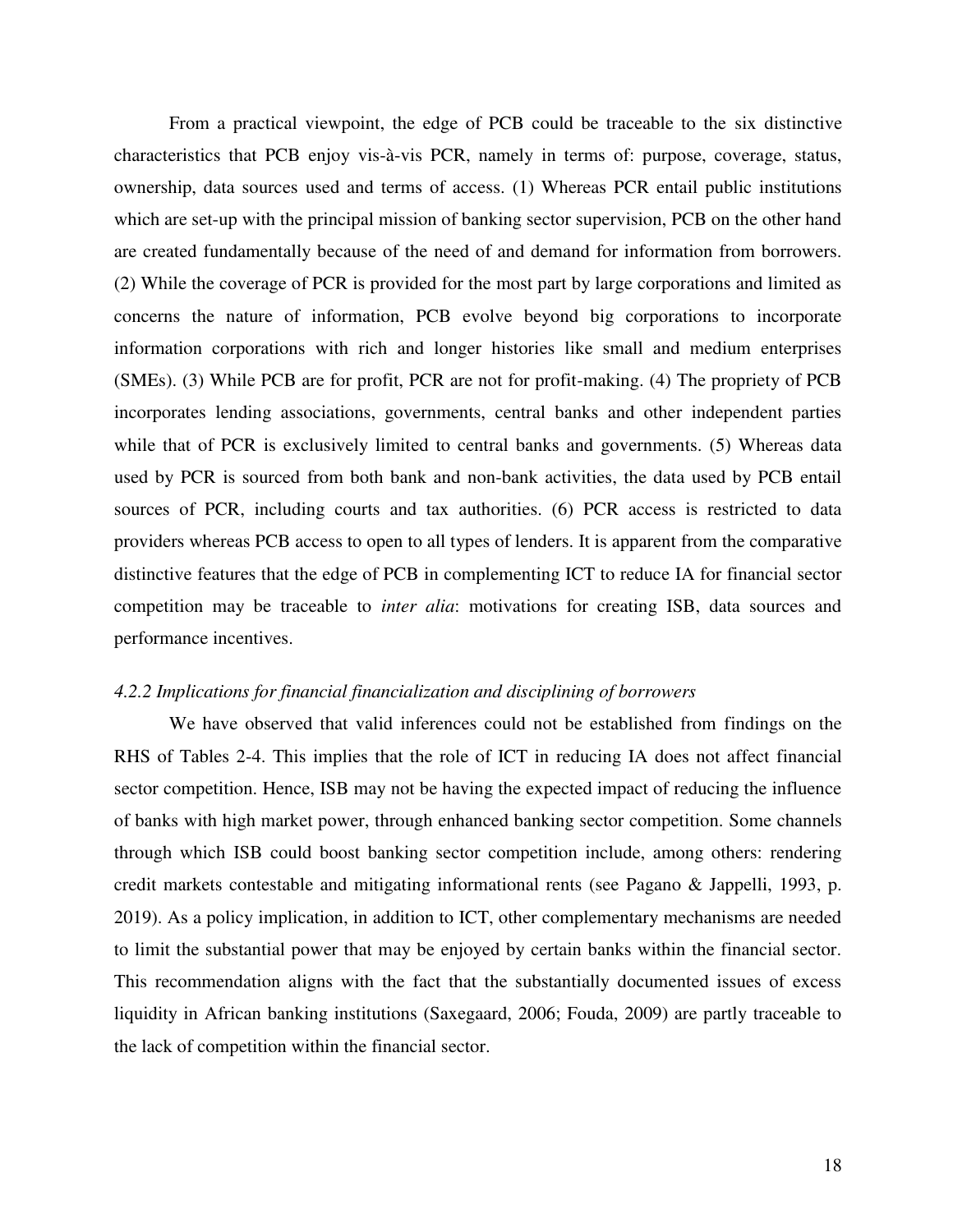It is also apparent from Tables 3-4 that PCR are more effective in being complemented with ICT to negatively affect the informal and non-formal financial sectors. It should be noted that ISB also have the mission of playing the role of disciplining borrowers and preventing them from defaulting on their debts and/or seeking refuge in the non-formal and informal financial sectors. Therefore, the ISB also play a significant role in mitigating moral hazard on the part of borrowers. Under this scenario, PCR are more effective at counselling borrowers on the risk of reputational loss and resorting to informal finance. As a policy implication, instruments by which PCB mitigate IA with the help of ICT need to be improved in order to discipline borrowers more effectively.

 A fundamental implication of this study is that, the complementarity of ISB and ICT needs to be encouraged and consolidated in order to enhance financial sector competition and ultimately address surplus liquidity concerns in African financial institutions. Such complementarity would benefit from more qualified workers and greater information synchronisation via among others: regular training of ISB staff; 'knowledge economy' (KE) driven economic policies; reliable high-speed access to the internet and instrumentation of ICT banking services.

#### **5. Conclusion and future research directions**

In this study, we have examined the role of information and communication technology (ICT) in complementing information sharing bureaus (ISB) (or private credit bureaus (PCB) and public credit registries (PCR)) for financial sector competition. Hitherto unexplored dimensions of financial sector competition have been employed, namely: financial sector dynamics of formalization, informalization and non-formalization. The empirical evidence is based on 53 African countries for the period 2004-2011 and the Generalised Method of Moments (GMM) with forward orthogonal deviations. The following findings have been established. First, for formal financial development: (i) the marginal effect from the interaction between PCR and mobile phones is positive; the corresponding net effect is negative while the positive threshold is within range and (ii) whereas the marginal effects from the interactions between ICT and PCB are negative, the net effects of PCB with ICT are positive, while the corresponding negative thresholds are not within ranges. Second, on informal financial development, the marginal impact from the interaction between PCR and the internet is positive; the corresponding net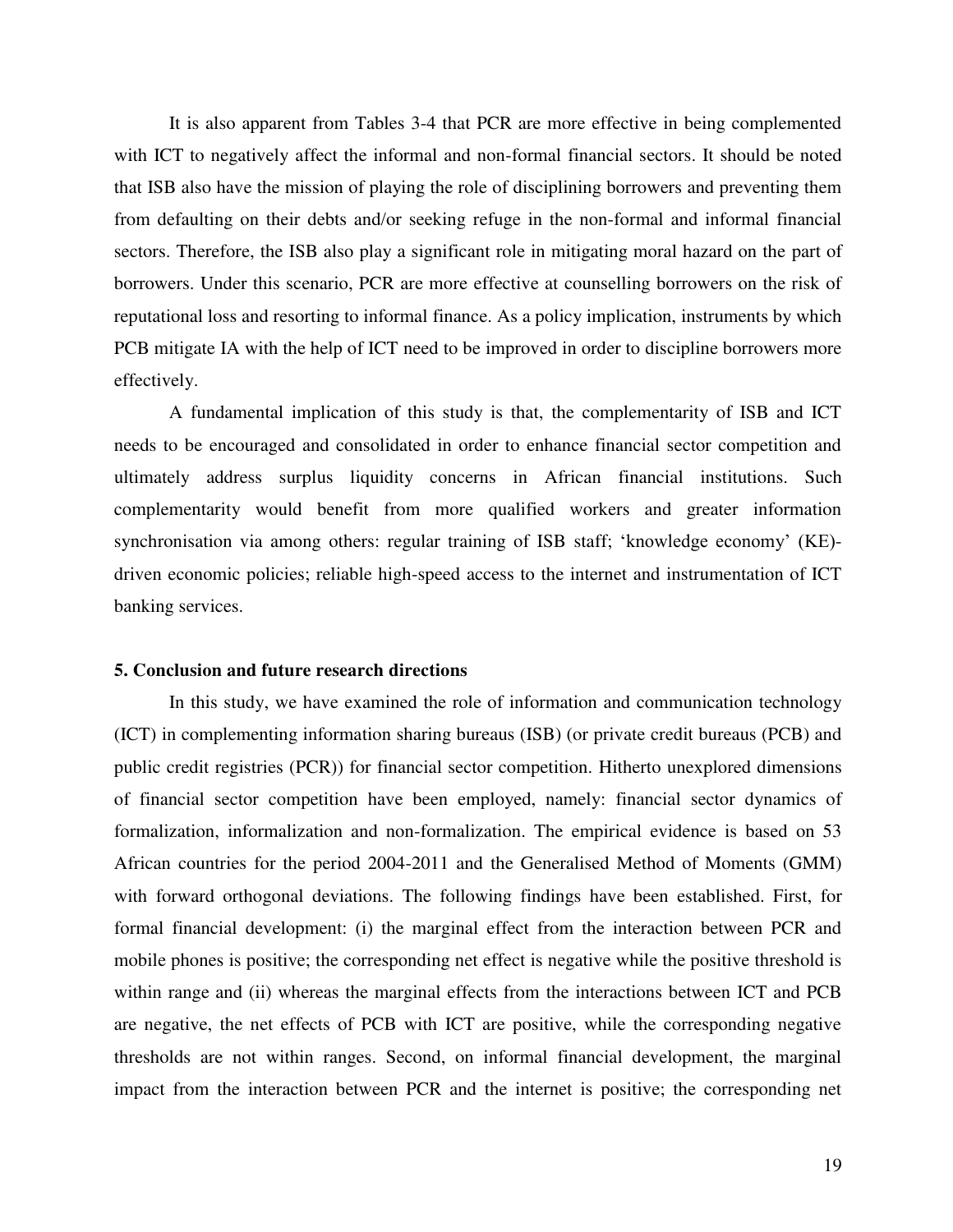effect is negative while the positive threshold is within the internet penetration range. Third, with regards to informal financial development, the marginal effect from the interaction between ISB and ICT is positive; the net effects are negative while the corresponding positive thresholds are within range. Policy implications have been discussed.

 By introducing the concept of financialization, the study has united two streams of research by: improving the macroeconomic literature on measuring financial development and responding to an evolving field of development literature by means of informal finance. Moreover, a practical method by which to disentangle the effects of reducing IA on various financial sectors is suggested by the study. The findings can be extended by assessing the established linkages throughout the conditional distributions of financial sector competition. The motivation for the future research direction is that the relevance of established nexuses may be contingent on initial levels for competition within the financial sector, such that the linkages differ in countries with low, intermediate and high levels of financial sector competition.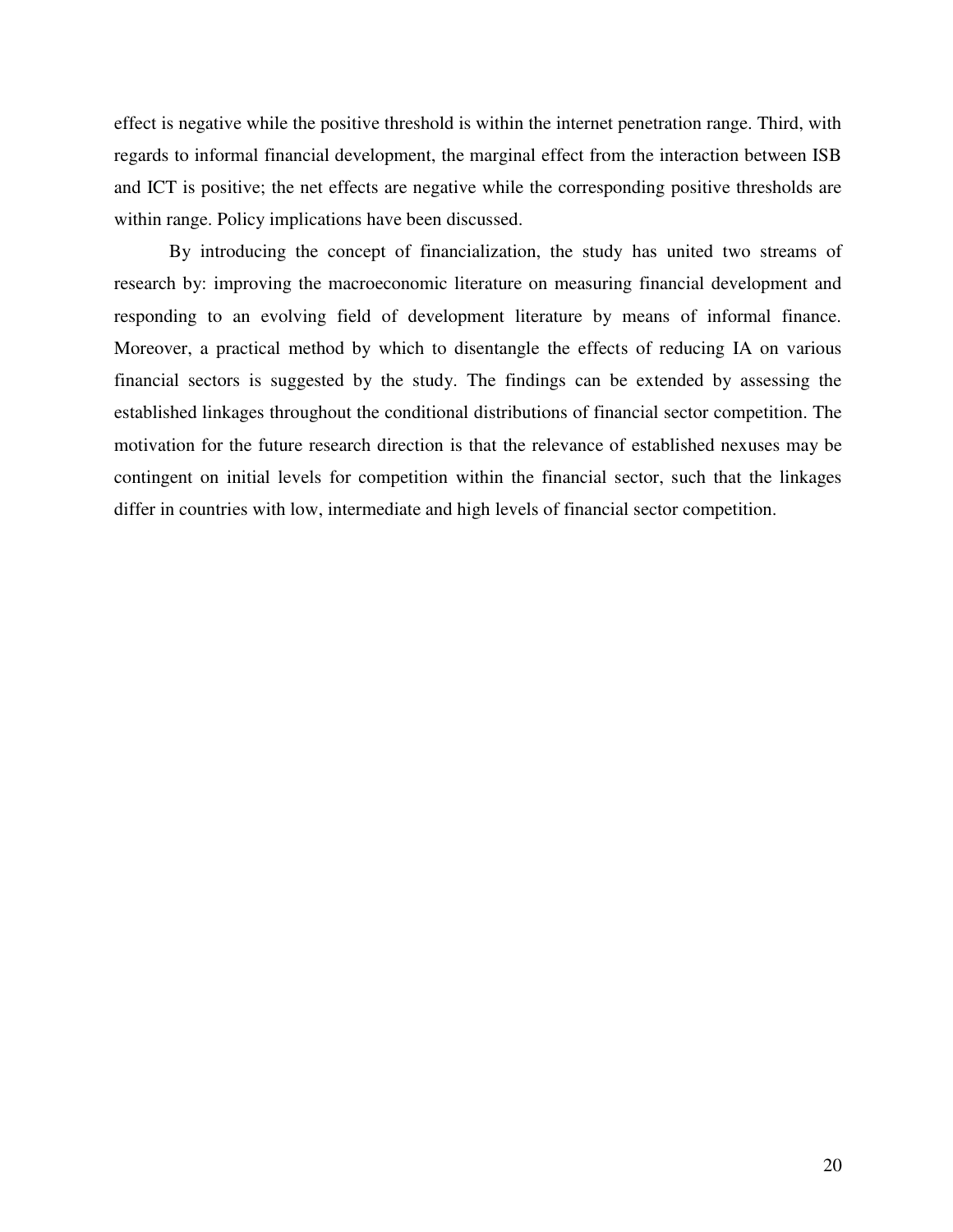## **Appendices**

.

#### **Appendix 1: Summary Statistics (2004-2011)**

|             | <b>Variables</b>                            | Mean   | S.D     | Min.     | Max.   | Obs. |
|-------------|---------------------------------------------|--------|---------|----------|--------|------|
|             | Formal Financial Development (Prop.1)       | 28.037 | 20.970  | 2.926    | 92.325 | 377  |
|             | Semi-formal Financial Development (Prop. 2) | 0.199  | 0.715   | 0.000    | 4.478  | 424  |
|             | Informal Financial Development (Prop. 3)    | 5.350  | 5.106   | $-18.89$ | 25.674 | 424  |
| Financial   | Non-formal Financial Development (Prop. 4)  | 5.550  | 5.171   | $-18.89$ | 25.674 | 424  |
| Sector      | Financial Formalization (Prop. 5)           | 0.773  | 0.168   | 0.235    | 1.469  | 377  |
| Development | Financial Semi-formalization (Prop. 6)      | 0.007  | 0.029   | 0.000    | 0.244  | 377  |
|             | Financial Informalization (Prop. 7)         | 0.219  | 0.168   | $-0.469$ | 0.764  | 377  |
|             | Financia Non-formalization (Prop. 8)        | 0.226  | 0.168   | $-0.469$ | 0.764  | 377  |
| Information | Public Credit registries (PCR)              | 2.155  | 5.812   | 0.000    | 49.8   | 381  |
| Asymmetry   | Private Credit Bureaus (PCB)                | 4.223  | 13.734  | 0.000    | 64.8   | 380  |
| <b>ICT</b>  | Mobile Phone Penetration                    | 36.659 | 32.848  | 0.214    | 171.51 | 420  |
|             | Internet Penetration                        | 6.822  | 8.852   | 0.031    | 51.00  | 414  |
|             | Economic Prosperity (GDPg)                  | 4.996  | 4.556   | $-17.66$ | 37.998 | 404  |
| Control     | Inflation                                   | 7.801  | 4.720   | $\Omega$ | 43.011 | 357  |
| Variables   | <b>Public Investment</b>                    | 74.778 | 1241.70 | $-8.974$ | 24411  | 387  |
|             | Development Assistance                      | 10.396 | 12.958  | 0.027    | 147.05 | 411  |
|             | Trade Openness (Trade)                      | 80.861 | 32.935  | 24.968   | 186.15 | 392  |

S.D: Standard Deviation. Min: Minimum. Max: Maximum. GDPg: GDP growth. Obs: Observations.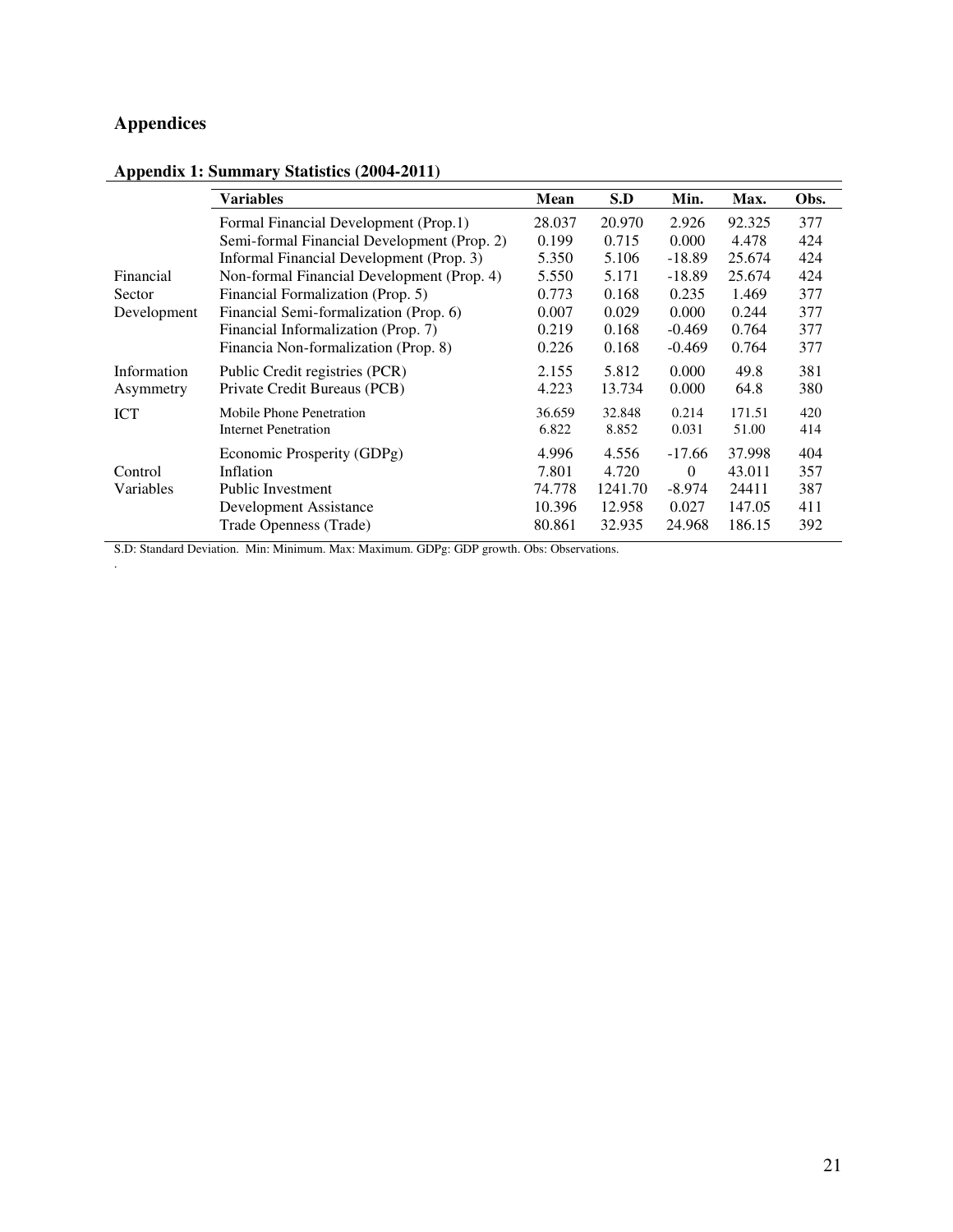| i                                   |        |          |        |          |          |                 |          |                          |            |            |           |          |             |          |          |          |             |
|-------------------------------------|--------|----------|--------|----------|----------|-----------------|----------|--------------------------|------------|------------|-----------|----------|-------------|----------|----------|----------|-------------|
| <b>Financial Sector Competition</b> |        |          |        |          |          | Info. Asymmetry |          | <b>Control Variables</b> |            | <b>ICT</b> |           |          |             |          |          |          |             |
| Prop.1                              | Prop.2 | Prop.3   | Prop.4 | Prop.5   | Prop.6   | Prop.7          | Prop.8   | <b>PCR</b>               | <b>PCB</b> | GDPg       | Inflation | PubIvt   | <b>NODA</b> | Trade    | Mobile   | Internet |             |
| 1.000                               | 0.110  | 0.127    | 0.142  | 0.565    | $-0.052$ | $-0.556$        | $-0.565$ | 0.411                    | 0.310      | $-0.094$   | $-0.071$  | 0.058    | $-0.311$    | 0.141    | 0.515    | 0.687    | Prop.1      |
|                                     | 1.000  | $-0.013$ | 0.130  | $-0.031$ | 0.872    | $-0.128$        | 0.031    | $-0.023$                 | $-0.100$   | $-0.060$   | 0.260     | $-0.040$ | 0.007       | $-0.086$ | $-0.087$ | 0.064    | Prop.2      |
|                                     |        | 1.000    | 0.989  | $-0.604$ | $-0.068$ | 0.617           | 0.604    | 0.127                    | $-0.569$   | $-0.083$   | $-0.082$  | $-0.054$ | 0.033       | $-0.006$ | $-0.055$ | 0.148    | Prop.3      |
|                                     |        |          | 1.000  | $-0.604$ | 0.057    | 0.593           | 0.604    | 0.123                    | $-0.579$   | $-0.091$   | $-0.044$  | $-0.059$ | 0.034       | $-0.018$ | $-0.067$ | 0.156    | Prop.4      |
|                                     |        |          |        | 1.000    | $-0.092$ | $-0.983$        | $-1.000$ | 0.094                    | 0.613      | $-0.004$   | 0.008     | 0.128    | $-0.246$    | 0.119    | 0.430    | 0.361    | Prop.5      |
|                                     |        |          |        |          | 1.000    | $-0.091$        | 0.092    | $-0.059$                 | $-0.084$   | $-0.077$   | 0.289     | $-0.012$ | 0.123       | $-0.074$ | $-0.133$ | $-0.044$ | Prop.6      |
|                                     |        |          |        |          |          | 1.000           | 0.983    | $-0.083$                 | $-0.598$   | 0.018      | $-0.061$  | $-0.125$ | 0.224       | $-0.105$ | $-0.407$ | $-0.354$ | Prop.7      |
|                                     |        |          |        |          |          |                 | 1.000    | $-0.094$                 | $-0.613$   | 0.004      | $-0.008$  | $-0.128$ | 0.246       | $-0.119$ | $-0.403$ | $-0.361$ | Prop.8      |
|                                     |        |          |        |          |          |                 |          | 1.000                    | $-0.140$   | $-0.026$   | $-0.081$  | 0.068    | $-0.154$    | 0.207    | 0.369    | 0.437    | <b>PCR</b>  |
|                                     |        |          |        |          |          |                 |          |                          | 1.000      | $-0.101$   | $-0.035$  | $-0.047$ | $-0.329$    | 0.084    | 0.388    | 0.131    | <b>PCB</b>  |
|                                     |        |          |        |          |          |                 |          |                          |            | 1.000      | $-0.169$  | 0.129    | 0.122       | 0.037    | $-0.178$ | $-0.099$ | GDPg        |
|                                     |        |          |        |          |          |                 |          |                          |            |            | 1.000     | $-0.081$ | $-0.0004$   | $-0.006$ | $-0.054$ | 0.046    | Inflation   |
|                                     |        |          |        |          |          |                 |          |                          |            |            |           | 1.000    | 0.059       | 0.130    | 0.079    | $-0.025$ | PubIvt      |
|                                     |        |          |        |          |          |                 |          |                          |            |            |           |          | 1.000       | $-0.309$ | $-0.504$ | 0.379    | <b>NODA</b> |
|                                     |        |          |        |          |          |                 |          |                          |            |            |           |          |             | 1.000    | 0.198    | 0.104    | Trade       |
|                                     |        |          |        |          |          |                 |          |                          |            |            |           |          |             |          | 1.000    | 0.631    | Mobile      |
|                                     |        |          |        |          |          |                 |          |                          |            |            |           |          |             |          |          | 1.000    | Internet    |
|                                     |        |          |        |          |          |                 |          |                          |            |            |           |          |             |          |          |          |             |

**Appendix 2: Correlation Analysis (Uniform sample size : 293)** 

Prop.1: Formal Financial Sector Development. Prop.2: Semi-Formal Financial Sector Development. Prop.3: Informal Financial Sector Development. Prop. 4: Non-Formal Financial Development. Prop.5: Financial Sector Formalization. Prop.6: Financial Sector Semi-Formalization. Prop.7: Financial Sector Informalization. Prop.8: Financial Sector Non-Formalization. Info: Information. PCR: Public Credit Registries. PCB: Private Credit Bureaus. GDPg: GDP growth. Popg: Population growth. PubIvt: Public Investment. NODA: Net Official Development Assistance. Info: Information. ICT: Information and Communication Technology. Mobile: Mobile Phone Penetration. Internet: Internet Penetration.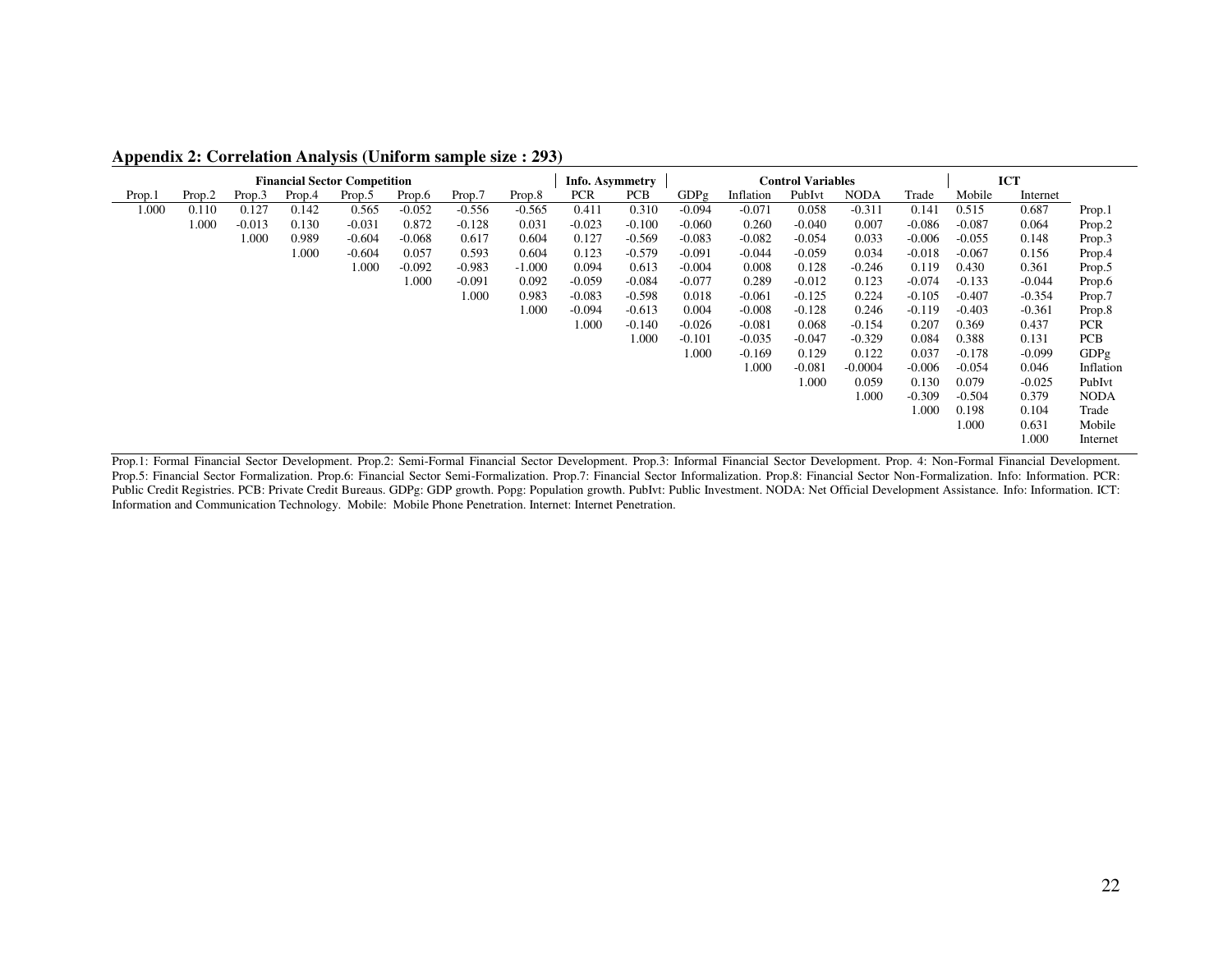| $\Delta$ ppenui $\lambda$ . valiable Definitions<br><b>Variables</b>  | <b>Signs</b>          | <b>Variable Definitions</b>                                                                                                                                                                                          | <b>Sources</b>           |
|-----------------------------------------------------------------------|-----------------------|----------------------------------------------------------------------------------------------------------------------------------------------------------------------------------------------------------------------|--------------------------|
| Formal Financial<br>Development                                       | Prop.1                | Bank deposits/GDP. Bank deposits here refer to demand, time<br>and saving deposits in deposit money banks (Lines 24 and 25<br>of International Financial Statistics (IFS); October 2008).                            |                          |
| Semi-formal financial<br>development                                  | Prop.3                | (Financial deposits - Bank deposits)/ GDP.<br>Financial<br>deposits are demand, time and saving deposits in deposit<br>money banks and other financial institutions. (Lines 24, 25<br>and 45 of IFS, October, 2008). |                          |
| Informal financial<br>development                                     | Prop.3                | (Money Supply – Financial deposits)/GDP                                                                                                                                                                              |                          |
| Informal and semi-formal<br>financial development                     | Prop.4                | (Money Supply – Bank deposits)/GDP                                                                                                                                                                                   | Asongu (2014;<br>2015ab) |
| Financial intermediary<br>formalization                               | Prop.5                | Bank deposits/ Money Supply (M2). From 'informal and<br>semi-formal' to <i>formal</i> financial development (formalization)                                                                                          |                          |
| Financial intermediary<br>'semi-formalization'                        | Prop.6                | (Financial deposits - Bank deposits)/ Money Supply. From<br>'informal and formal' to semi-formal financial development<br>(Semi-formalization)                                                                       |                          |
| Financial intermediary<br>'informalization'                           | Prop.7                | (Money Supply – Financial deposits)/ Money Supply. From<br>'formal and semi-formal' to <i>informal</i> financial development<br>(Informalisation).                                                                   |                          |
| Financial intermediary<br>'semi-formalization and<br>informalization' | Prop.8                | (Money Supply – Bank Deposits)/Money Supply. Formal to<br>'informal and semi-formal' financial development: (Semi-<br>formalization and informalization).                                                            |                          |
| <b>Information Asymmetry</b>                                          | <b>PCR</b>            | Public credit registry coverage (% of adults)                                                                                                                                                                        | World Bank (WDI)         |
|                                                                       | <b>PCB</b>            | Private credit bureau coverage (% of adults)                                                                                                                                                                         | World Bank (WDI)         |
| Information and                                                       | Mobile                | Mobile phone subscriptions (per 100 people)                                                                                                                                                                          | World Bank (WDI)         |
| <b>Communication Technology</b>                                       | Internet              | Internet penetration (per 100 people)                                                                                                                                                                                | World Bank (WDI)         |
| <b>Economic Prosperity</b>                                            | GDPg                  | GDP Growth (annual %)                                                                                                                                                                                                | World Bank (WDI)         |
| Inflation                                                             | Infl                  | Consumer Price Index (annual %)                                                                                                                                                                                      | World Bank (WDI)         |
| Public Investment                                                     | PubIvt                | Gross Public Investment (% of GDP)                                                                                                                                                                                   | World Bank (WDI)         |
| Development Assistance                                                | <b>NODA</b>           | Total Net Official Development Assistance (% of GDP)                                                                                                                                                                 | World Bank (WDI)         |
| Trade openness<br>WINL W. 11D. 1D. 1                                  | Trade<br>$\mathbf{T}$ | Imports plus Exports in commodities (% of GDP)                                                                                                                                                                       | World Bank (WDI)         |

**Appendix 3: Variable Definitions** 

WDI: World Bank Development Indicators. FDSD: Financial Development and Structure Database.

### **Appendix 4: Persistence of the dependent variables**

|               | Prop.1 | Prop.2 | Prop.3 | Prop.4 | Prop.5 | Prop.6 | Prop.7 | Prop.8 |
|---------------|--------|--------|--------|--------|--------|--------|--------|--------|
| Prop. $1(-1)$ | 0.9900 |        |        |        |        |        |        |        |
| Prop. $2(-1)$ |        | 0.8801 |        |        |        |        |        |        |
| Prop. $3(-1)$ |        |        | 0.9096 |        |        |        |        |        |
| $Prop.4(-1)$  |        |        |        | 0.9105 |        |        |        |        |
| Prop. $5(-1)$ |        |        |        |        | 0.9841 |        |        |        |
| Prop. $6(-1)$ |        |        |        |        |        | 0.8775 |        |        |
| Prop. $7(-1)$ |        |        |        |        |        |        | 0.9855 |        |
| Prop. $8(-1)$ |        |        |        |        |        |        |        | 0.9841 |

Prop.1 (-1): Lagged value of Proposition 1.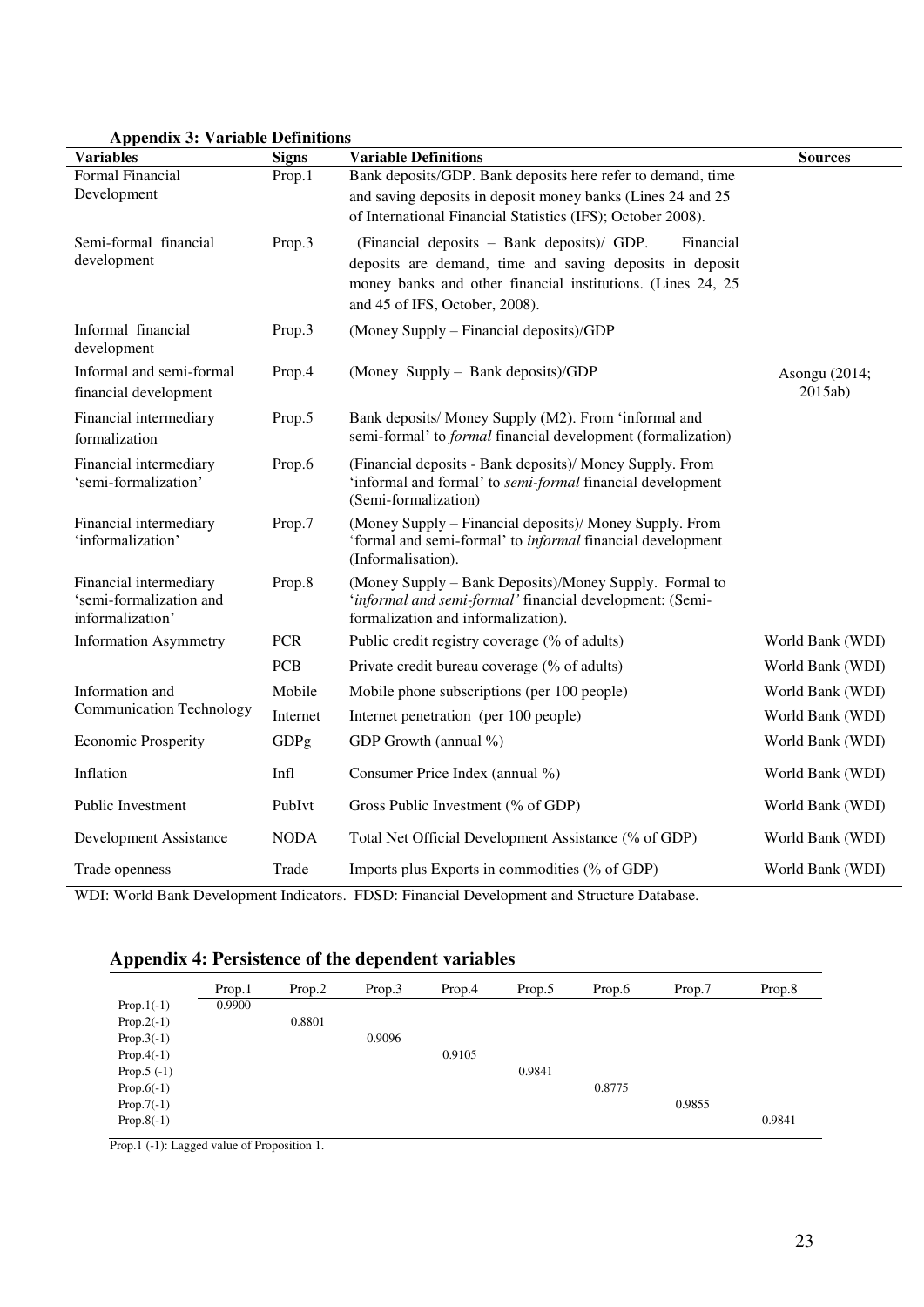#### **References**

Acharya, V., Amihud, Y., & Litov, L., (2011), "Creditor rights and corporate risk taking", *Journal of Financial Economics*, 102(1), pp. 150-166.

Adeusi, S. O., Azeez, B. A., & Olanrewaju, H. A., (2012). "The Effect of Financial Liberalization on the Performance of Informal Capital Market", *Research Journal of Finance and Accounting*, 3(6), pp. 1-16.

Asongu, S. A., (2014a). "Knowledge Economy and Financial Sector Competition in African Countries", *African Development Review*, 26(2), pp. 333-346.

Asongu, S. A., (2014b). "Financial development dynamic thresholds of financial globalisation: evidence from Africa", *Journal of Economic Studies*, 41(2), pp. 166-195.

Asongu, S. A., (2015a). "Liberalisation and Financial Sector Competition: A Critical Contribution to the Empirics with an African Assessment", *South African Journal of Economics*, 83(3), pp. 425-451.

Asongu, S. A., (2015b). "Financial Sector Competition and Knowledge Economy: Evidence from SSA and MENA Countries", *Journal of the Knowledge Economy*, 6(4), pp. 717-748.

Asongu, S. A. & Acha-Anyi, P. N., (2017). "ICT, conflicts in financial intermediation and financial access: evidence of synergy and threshold effects", *Netnomics*, 18(2-3), pp. 131– 168.

Asongu, S. A., Anyanwu, J. C., & Tchamyou, S. V., (2016b). "Information sharing and conditional financial development in Africa", *African Governance and Development Institute Working Paper,* No. 16/001, Yaoundé*.* 

Asongu S. A. & De Moor, L., (2017). "Financial globalisation dynamic thresholds for financial development: evidence from Africa", *European Journal of Development Research*, 29(1), pp.192–212.

Asongu, S. A., le Roux, S., & Tchamyou, V. S., (2018). "Essential Information Sharing Thresholds for Reducing Market Power in Financial Access: A Study of the African Banking Industry", *Journal of Banking Regulation*. DOI: 10.1057/s41261-018-0065-4.

Asongu, S. A, & Nwachukwu, J. C., (2016). "Foreign aid and governance in Africa", *International Review of Applied Economics*, 30(1), pp. 69-88.

Asongu, S. A., Nwachukwu, J., & Tchamyou, S. V., (2016a). "Information Asymmetry and Financial Development Dynamics in Africa", *Review of Development Finance*, 6(2), pp. 126– 138.

Asongu, S. A., & Odhiambo, N. M., (2018a). "Testing the Quiet Life Hypothesis in the African Banking Industry", *Journal of Industry, Competition and Trade*, DOI: 10.1007/s10842-018-0278-3.

Asongu, S. A., & Odhiambo, N. M., (2018b). "Information asymmetry, financialization, and financial access", *International Finance*. DOI:10.1111/infi.12136.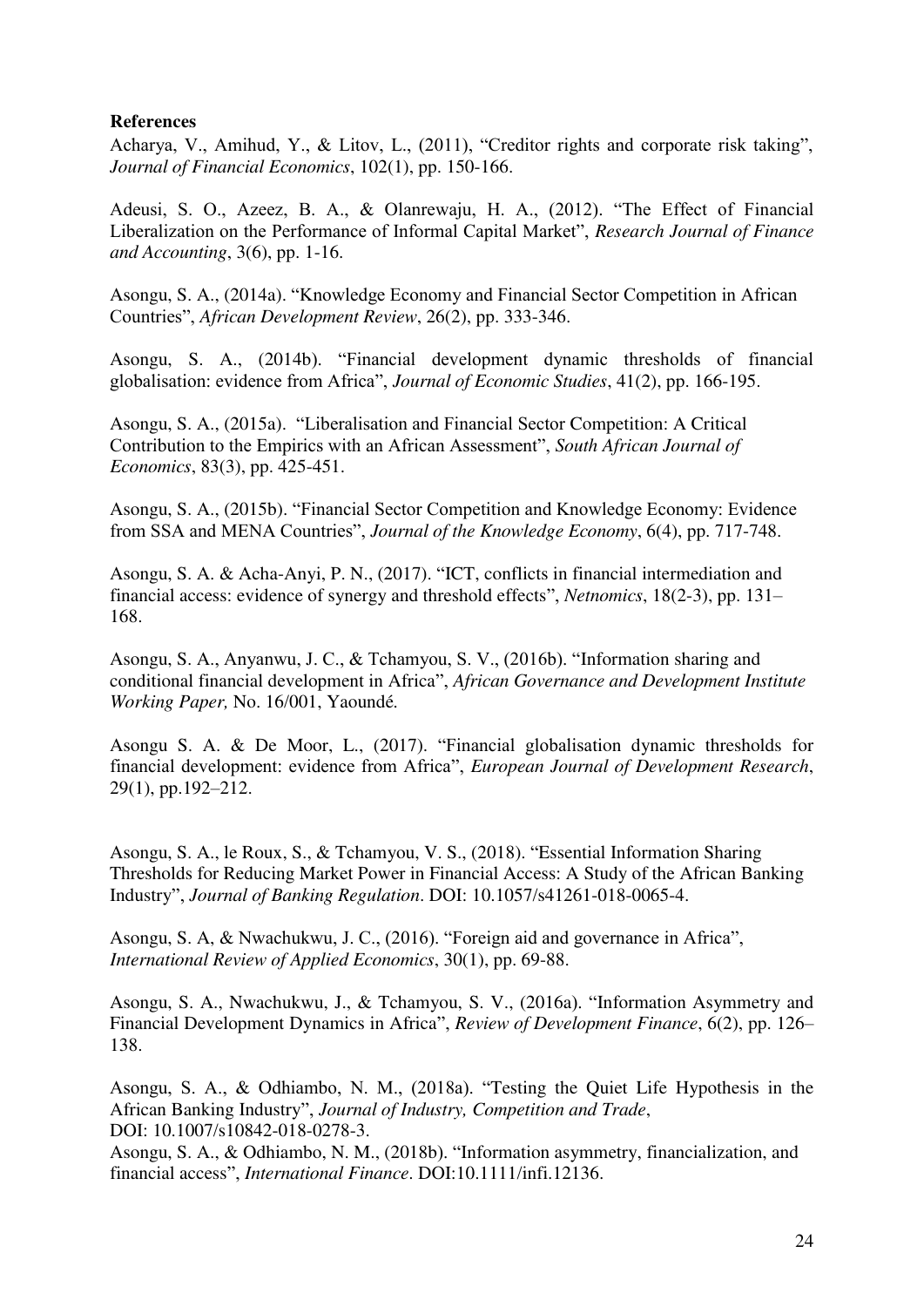Arellano, M., & Bover, O., (1995). "Another Look at the Instrumental Variable Estimation of Error Component Model" .*Journal of Econometrics*, 68(1), pp. 29-52.

Arestis, P., Demetriades, P. O., Fattouh, B., & Mouratidis, K., (2002). "The impact of financial liberalisation policies on financial development: evidence from developing countries", *International Journal of Finance and Economics*, 7(2), pp. 109-121.

Aryeetey, E., (2005). "Informal Finance and Private Sector Development in Africa", *Journal of Microfinance*, 7(1), pp. 13-37.

Baltagi, B. H., (2008). "Forecasting with panel data", *Journal of Forecasting*, 27(2), pp. 153- 173.

Boateng, A., Asongu, S. A., Akamavi, R., & Tchamyou, V. S., (2018). "Information Asymmetry and Market Power in the African Banking Industry", *Journal of Multinational Financial Management*, 44(March), pp. 69-83.

Barth, J., Lin, C., Lin, P., & Song, F., (2009), "Corruption in bank lending to firms: crosscountry micro evidence on the beneficial role of competition and information sharing", *Journal of Financial Economics*, 91(3), pp. 361-388.

Batuo, M. E., & Kupukile, M., (2010), "How can economic and political liberalization improve financial development in African countries?", *Journal of Financial Economic Policy*, 2(1), pp. 35-59.

Beck, T., Demirgüç-Kunt, A., & Levine, R., (2003), "Law and finance: why does legal origin matter?", *Journal of Comparative Economics*, 31(4), pp. 653-675.

Boyd, J. H., Levine, R., & Smith, B. D., (2001), "The impact of inflation on financial sector performance", *Journal of Monetary Economics*, 47(2), pp. 221-248.

Brambor, T., Clark, W. M., & Golder, M., (2006), "Understanding Interaction Models: Improving Empirical Analyses", *Political Analysis*, 14 (1), pp. 63-82.

Brockman, P., & Unlu, E., (2009), "Dividend policy, creditor rights and the agency cost of debt", *Journal of Financial Economics*, 92(2), pp. 276-299.

Brown, M., Jappelli, T., & Pagano, M., (2009), "Information sharing and credit: firm-level evidence from transition countries", *Journal of Financial Intermediation*, 18(2), pp. 151-172.

Claessens, S., & Klapper, L., (2005), "Bankruptcy around the world: explanations of its relative use", *American Law and Economics Review*, 7(1), pp. 253-283.

Claus, I., & Grimes, A., (2003). "Asymmetric Information, Financial Intermediation and the Monetary Transmission Mechanism: A Critical Review", *NZ Treasury Working Paper* No. 13/019, Wellington.

Coccorese, P., (2012), "Information sharing, market competition and antitrust intervention: a lesson from the Italian insurance sector", *Applied Economics*, 44(3), pp. 351-359.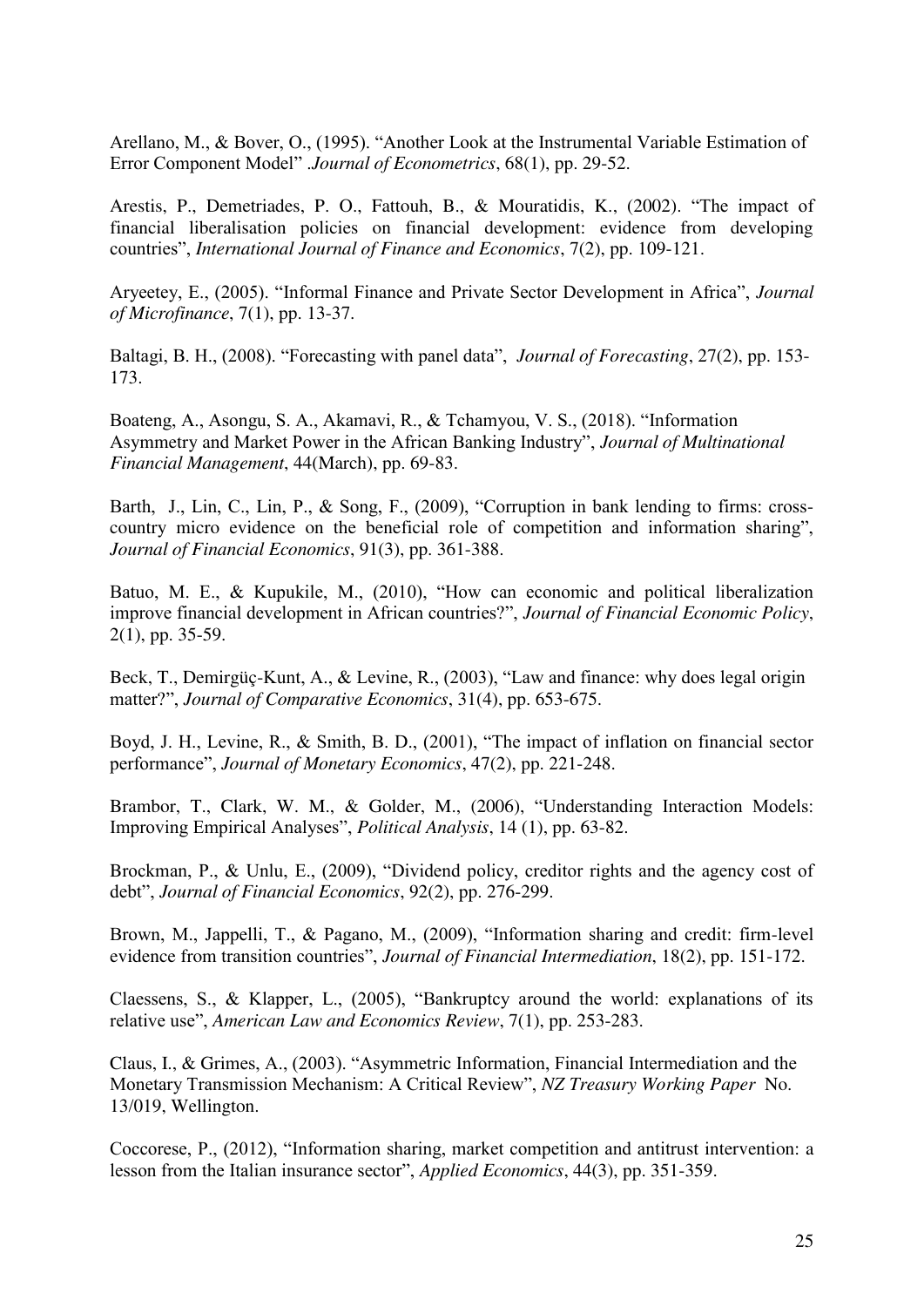Coccorese, P., & Pellecchia, A., (2010), "Testing the 'Quiet Life' Hypothesis in the Italian Banking Industry", *Economic Notes by Banca dei Paschi di Siena SpA*, 39(3), pp. 173-202.

Dewan, S., & Ramaprasad, J., (2014). "Social media, traditional media and music sales", *MIS Quarterly*, 38(1), pp. 101-128.

Diamond, D. W., (1984), "Financial intermediation and delegated monitoring", *Review of Economic Studies*, 51(3), pp. 393-414.

Diamond, D. W., & Dybvig, P. H., (1983), "Bank runs, deposit insurance, and liquidity", *Journal of Political Economy*, 91(3), pp. 401-449.

Djankov, S., McLeish, C., & Shleifer, A., (2007), "Private credit in 129 countries", *Journal of Financial Economics*, 84(2), pp. 299-329.

Do, Q. T., & Levchenko, A. A., (2004), "Trade and financial development", World Bank Policy *Research Working Paper* No. 3347, Washington.

Easterly, W., (2005). "What did structural adjustment adjust? The association of policies and growth with repeated IMF and World Bank adjustment loans," *Journal of Development Economics*, 76(1), pp. 1-22.

Fouda, O. J. P., (2009), "The excess liquidity of banks in Franc zone: how to explain the paradox in the CEMAC", *Revue Africaine de l'Integration*, 3(2), pp. 1-56.

Galindo, A., & Miller, M., (2001), "Can Credit Registries Reduce Credit Constraints? Empirical Evidence on the Role of Credit Registries in Firm Investment Decisions", *Inter-American Development Bank Working Paper,* Washington.

Greenwood, J., & Jovanovic, B., (1990), "Financial development, growth and distribution of income", *Journal of Political Economy*, 98(5), pp. 1076-1107.

Houston, J. F., Lin, C., Lin, P., & Ma, Y., (2010), "Creditor rights, information sharing and bank risk taking", *Journal of Financial Economics*, 96(3), pp. 485-512.

Huang, Y., (2011). "Private Investment and financial development in a globalised world", *Empirical Economics*, 41(1), pp. 43-56.

Huang, Y., (2005), " What determines financial development?", Bristol University, *Discussion Paper* No. 05/580, Bristol.

Huang, Y., & Temple, J. R. W., (2005), "Does external trade promote financial development?" *CEPR Discussion Paper* No. 5150, London.

Huybens, E., & Smith, B. D., (1999), "Inflation, financial markets and long-run real activity", *Journal of Monetary Economics*, 43(2), pp. 283-315.

IMF (2008, October). "International Financial Statistics Yearbook, 2008", IMF Statistics Department.

Ivashina, V., (2009), "Asymmetric information effects on loan spreads", *Journal of Financial Economics*, 92(2), pp. 300-319.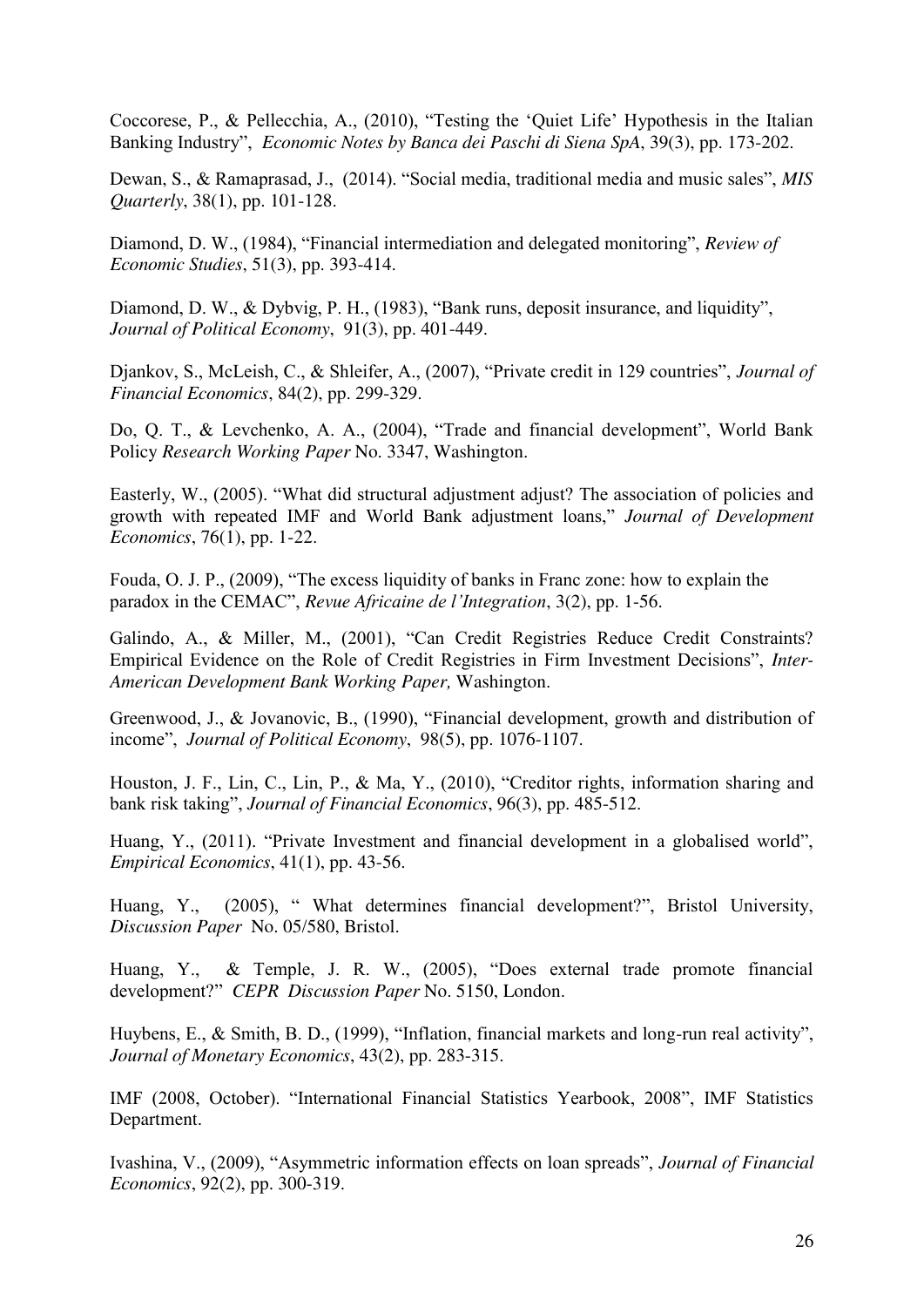Jaffee, D., & Levonian, M., (2001), "Structure of banking systems in developed and transition economies", *European Financial Management*, 7 (2), pp. 161-181.

Jaffee, D. M., & Russell, T., (1976), "Imperfect information, uncertainty, and credit rationing", *Quarterly Journal of Economics*, 90(4), pp. 651-666.

Jappelli, T., & Pagano, M., (2002), "Information sharing, lending and default: Cross-country evidence", *Journal of Banking & Finance*, 26(10), pp. 2017–2045.

Leland, H. E., & Pyle, D. H., (1977), "Informational asymmetries, financial structure, and financial intermediation", *The Journal of Finance*, 32(2), pp. 371-387.

Levine, R., (1997), "Financial development and economic growth: Views and agenda", *Journal of Economic Literature*, 35(2), pp. 688-726.

Love, I., & Mylenko, N., (2003), "Credit reporting and financing constraints", *World Bank Policy Research Working Paper Series* No. 3142, Washington.

Love, I., & Zicchino, L., (2006). "Financial Development and Dynamic Investment Behaviour: Evidence from Panel VAR" .*The Quarterly Review of Economics and Finance*, 46(2), pp. 190-210.

Meagher, K., (2013). "Unlocking the Informal Economy: A Literature Review on Linkages Between Formal and Informal Economies in the Developing Countries", *WIEGO Working Paper* No. 27, Cambridge.

Meniago, C., & Asongu, S. A., (2017). "Revisiting the finance-inequality nexus in a panel of African countries", *Research in International Business and Finance*. DOI: 10.1016/j.ribaf.2018.04.012.

Osabuohien, E. S., & Efobi, E. R., (2013). "Africa's Money in Africa", *South African Journal of Economics*, 81(2), pp. 292-306.

O'Toole, C. M., (2014). "Does Financial Liberalization Improve Access to Investment Finance in Developing Countries?", *Journal of Globalization and Development,* 5(1), pp. 41- 74.

Pagano, M., & Jappelli, T., (1993), "Information sharing in credit markets", *Journal of Finance*, 43(5), pp. 1693-1718.

Penard, T., Poussing, N., Yebe, G. Z., & Ella, P. N., (2012). "Comparing the Determinants of Internet and Cell Phone Use in Africa: Evidence from Gabon", *Communications & Strategies*, 86(2), pp. 65-83.

Roodman, D., (2009a). "A Note on the Theme of Too Many Instruments", *Oxford Bulletin of Economics and Statistics*, 71(1), pp. 135-158.

Roodman, D., (2009b). "How to do xtabond2: An introduction to difference and system GMM in Stata", *Stata Journal*, 9(1), pp. 86-136.